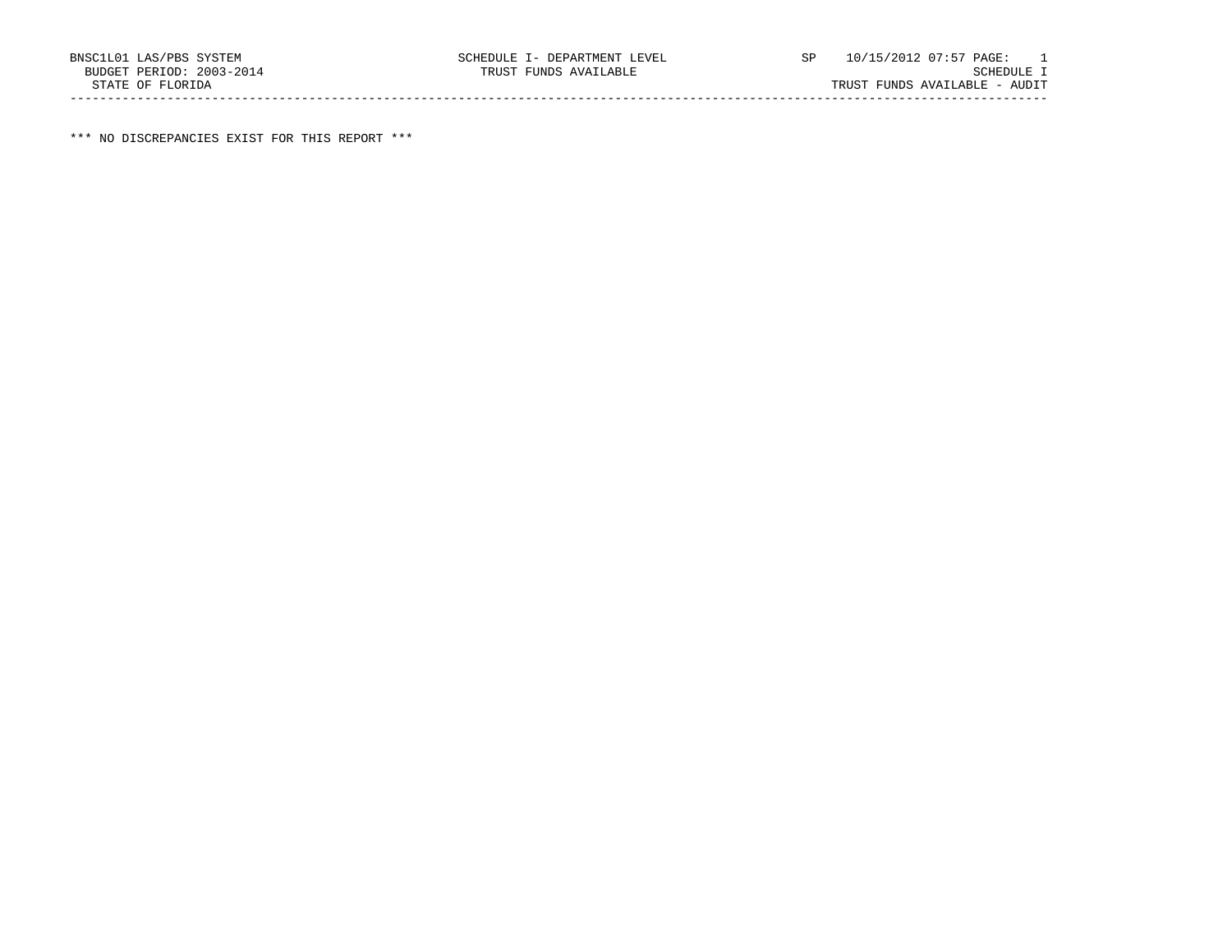| COL A01<br>ACT PR YR | COL A02<br>CURR YR EST            | COL A03<br>AGY REOUEST | COL A04<br>AGY REO N/R |
|----------------------|-----------------------------------|------------------------|------------------------|
| EXP 2011-12          | EXP 2012-13 FY 2013-14 FY 2013-14 |                        |                        |

CHILDREN & FAMILIES 60000000

## FUND: ADMINISTRATIVE TRUST FUND 2021

SECTION I: DETAIL OF REVENUES

|                            | REVENUE CAP SVC |     | AUTH   |      | MATCHING %     | <b>CFDA</b> |                                                                                                                                                                                                                                                                              |                           |           |  |
|----------------------------|-----------------|-----|--------|------|----------------|-------------|------------------------------------------------------------------------------------------------------------------------------------------------------------------------------------------------------------------------------------------------------------------------------|---------------------------|-----------|--|
|                            | CODE            |     | CHG %  |      | ST I/C LOC I/C | NO.         |                                                                                                                                                                                                                                                                              |                           |           |  |
| B1 BGGBMH BG - MHBG        | 000799 NO       | 0.0 | 215.32 | 0.00 | 0.00           | 93.958      | 27,785 38,184 41,628                                                                                                                                                                                                                                                         |                           |           |  |
| B3 BGGBSA BG - SABG        | 000799 NO       | 0.0 | 215.32 | 0.00 | 0.00           | 93.959      | 240,430                                                                                                                                                                                                                                                                      | 179,696                   | 252,515   |  |
| B5 BGGBSS BG - SSBG FED    | 000799 NO       | 0.0 | 215.32 | 0.00 | 0.00           |             | 93.667 68,874 193,055 192,272<br>93.667 1,491,553 811,297 770,027<br>93.558 8,514,979 8,094,445 8,514,979                                                                                                                                                                    |                           |           |  |
| B7 BGGPSS BG - SSBG 2      | 000799 NO       | 0.0 | 215.32 | 0.00 | 0.00           |             |                                                                                                                                                                                                                                                                              |                           |           |  |
| B9 BGGPTA BG - TANF        | 000799 NO       | 0.0 | 215.32 | 0.00 | 0.00           |             |                                                                                                                                                                                                                                                                              |                           |           |  |
| C1 FGGGAR FG - ACESS REC   | 000799 NO       | 0.0 | 215.32 | 0.00 | 0.00           | 93.275      | 18,714                                                                                                                                                                                                                                                                       |                           |           |  |
| C7 FGGGFV FG - FAM VILOENC | 000799 NO       | 0.0 | 215.32 | 0.00 | 0.00           |             |                                                                                                                                                                                                                                                                              |                           |           |  |
| C8 FGGGMD FG - MIAMI WRAP1 | 000799 NO       | 0.0 | 215.32 | 0.00 | 0.00           |             |                                                                                                                                                                                                                                                                              |                           |           |  |
| C9 FGGGRB FG - REF ASSIST  | 000799 NO       | 0.0 | 215.32 | 0.00 | 0.00           |             | $\begin{array}{cccc} 93.275 & 18,714 \ 93.671 & 8,824 & 11,670 & 16,536 \ 93.104 & 32,408 & & & & \ 93.576 & 15 & 1 & & \ 93.566 & 459,737 & 426,722 & 498,494 \ 93.566 & 112 & 187 & 288 \ 93.576 & 4,527 & 7,433 & 7,041 \ 93.566 & 5,689 & 6,158 & 7,169 \ 93.584 & 2,19$ |                           |           |  |
| D1 FGGGRC FG - REF CASH    | 000799 NO       | 0.0 | 215.32 | 0.00 | 0.00           |             |                                                                                                                                                                                                                                                                              |                           |           |  |
| D2 FGGGR1 FG - REF SCL IMP | 000799 NO       | 0.0 | 215.32 | 0.00 | 0.00           |             |                                                                                                                                                                                                                                                                              |                           |           |  |
| D3 FGGGRH FG - REF CUB/HAT | 000799 NO       | 0.0 | 215.32 | 0.00 | 0.00           |             |                                                                                                                                                                                                                                                                              |                           |           |  |
| D5 FGGGRS FG - REFUGEE SS  | 000799 NO       | 0.0 | 215.32 | 0.00 | 0.00           |             |                                                                                                                                                                                                                                                                              |                           |           |  |
| D7 FGGGRT FG - FER TAR AST | 000799 NO       | 0.0 | 215.32 | 0.00 | 0.00           | 93.584      | 2,194                                                                                                                                                                                                                                                                        | 3,352                     | 3,218     |  |
| D9 FGGGSB FG - SCRN INTERV | 000799 NO       | 0.0 | 215.32 | 0.00 | 0.00           | 93.243      | 16,137                                                                                                                                                                                                                                                                       |                           |           |  |
| E7 FGGHEG FG - EMER SHLTR  | 000799 NO       | 0.0 | 215.32 | 0.00 | 0.00           | 14.231      | 8,766                                                                                                                                                                                                                                                                        | 13,074 13,249             |           |  |
| E8 FGGJAW FG - STOP VIOLE  | 000799 NO       | 0.0 | 215.32 | 0.00 | 0.00           | 16.588      | 8,324 8,269 12,808<br>452,089 391,101 369,205                                                                                                                                                                                                                                |                           |           |  |
| E9 FGGPAD FG - ADOPT ASST  | 000799 NO       | 0.0 | 215.32 | 0.00 | 0.00           | 93.659      |                                                                                                                                                                                                                                                                              |                           |           |  |
| FO FGGPCH FG - CHIP ENH    | 000799 NO       | 0.0 | 215.32 | 0.00 | 0.00           | 93.767      |                                                                                                                                                                                                                                                                              | $4,267$ $14,306$ $13,937$ |           |  |
| F1 FGGPCW FG - 4B CHILD WF | 000799 NO       | 0.0 | 215.32 | 0.00 | 0.00           | 93.645      |                                                                                                                                                                                                                                                                              |                           |           |  |
| F3 FGGPCX FG - 4B PRT 2    | 000799 NO       | 0.0 | 215.32 | 0.00 | 0.00           | 93.556      | 1,758                                                                                                                                                                                                                                                                        |                           |           |  |
| F7 FGGPIL FG - INDEP LIVE  | 000799 NO       | 0.0 | 215.32 | 0.00 | 0.00           | 93.674      | 5,283                                                                                                                                                                                                                                                                        |                           |           |  |
| F9 FGGPMA FG - MED AMD     | 000799 NO       | 0.0 | 215.32 | 0.00 | 0.00           |             | 93.778 7,690,140                                                                                                                                                                                                                                                             | 5,788,907                 | 5,584,695 |  |
| G1 FGGPNS FG - 4E SAFENET  | 000799 NO       | 0.0 | 215.32 | 0.00 | 0.00           | 93.658      | 7,745                                                                                                                                                                                                                                                                        |                           |           |  |
| G3 FGGPNV FG - 4E FOSTER   | 000799 NO       | 0.0 | 215.32 | 0.00 | 0.00           |             | 93.658 828,325                                                                                                                                                                                                                                                               | 825,666 837,559           |           |  |
| G7 FGGUFA FG - FD STP ADM  | 000799 NO       | 0.0 | 215.32 | 0.00 | 0.00           | 10.561      | 6,169,820                                                                                                                                                                                                                                                                    | 6,638,916                 | 6,400,462 |  |
| M6 MISCELLANEOUS RECEIPTS  | 000400 YES 8.0  |     | 215.32 | 0.00 | 0.00           |             | 100                                                                                                                                                                                                                                                                          |                           |           |  |
| M9 SALE OF SURPLUS PROP    | 002900 NO       | 8.0 | 215.32 | 0.00 | 0.00           |             | 7,261                                                                                                                                                                                                                                                                        |                           |           |  |
| N1 SUSPENSE MISC           | 005000 NO       | 0.0 | 215.32 | 0.00 | 0.00           |             | 4,850                                                                                                                                                                                                                                                                        |                           |           |  |
| N2 EXPERT WITNESS          | 001904 NO       | 8.0 | 215.32 | 0.00 | 0.00           |             | 15,545                                                                                                                                                                                                                                                                       |                           |           |  |
| R1 REFUNDS                 | 001800 NO 0.0   |     | 215.32 | 0.00 |                |             | $0.00$ 77,013                                                                                                                                                                                                                                                                |                           |           |  |
| T4 TSF FRM 75 AWI 2098     | 001599 NO       | 0.0 | 215.32 | 0.00 |                |             | 0.00 93.575 787,647 578,285 547,228                                                                                                                                                                                                                                          |                           |           |  |
| W2 12 MNT WAR CANC         | 003800 NO 0.0   |     | 215.32 | 0.00 | 0.00           |             | 57                                                                                                                                                                                                                                                                           |                           |           |  |
|                            |                 |     |        |      |                |             |                                                                                                                                                                                                                                                                              |                           |           |  |

TOTAL TO LINE B IN SECTION IV 26,960,968 24,030,724 24,083,441

============= ============= ============= =============

SECTION II: DETAIL OF NONOPERATING EXPENDITURES

 OBJECT TRANSFER CFDA CODE TO BE NO.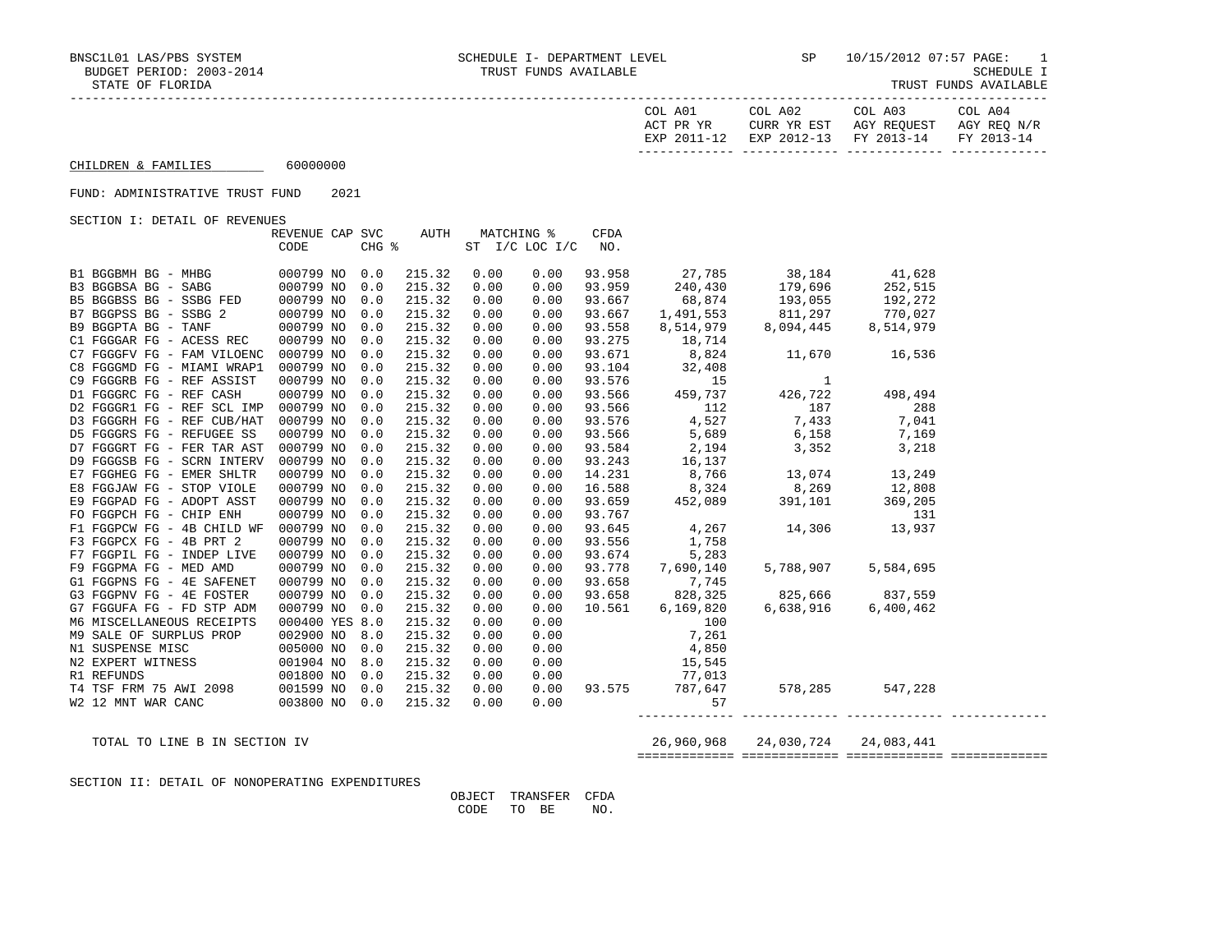| BNSC1L01 LAS/PBS SYSTEM<br>BUDGET PERIOD: 2003-2014<br>STATE OF FLORIDA                                                                                                                                                                                                                                                                |                                                                              | SCHEDULE I- DEPARTMENT LEVEL<br>TRUST FUNDS AVAILABLE |     |                                                                                        |                                                                                                                                                                                                                                                        | SP 10/15/2012 07:57 PAGE:<br>2<br>SCHEDULE I<br>TRUST FUNDS AVAILABLE |  |  |
|----------------------------------------------------------------------------------------------------------------------------------------------------------------------------------------------------------------------------------------------------------------------------------------------------------------------------------------|------------------------------------------------------------------------------|-------------------------------------------------------|-----|----------------------------------------------------------------------------------------|--------------------------------------------------------------------------------------------------------------------------------------------------------------------------------------------------------------------------------------------------------|-----------------------------------------------------------------------|--|--|
|                                                                                                                                                                                                                                                                                                                                        |                                                                              |                                                       |     |                                                                                        |                                                                                                                                                                                                                                                        | EXP 2011-12 EXP 2012-13 FY 2013-14 FY 2013-14                         |  |  |
| CHILDREN & FAMILIES 60000000                                                                                                                                                                                                                                                                                                           |                                                                              |                                                       |     |                                                                                        |                                                                                                                                                                                                                                                        |                                                                       |  |  |
| FUND: ADMINISTRATIVE TRUST FUND<br>2021                                                                                                                                                                                                                                                                                                |                                                                              |                                                       |     |                                                                                        |                                                                                                                                                                                                                                                        |                                                                       |  |  |
| SECTION II: DETAIL OF NONOPERATING EXPENDITURES                                                                                                                                                                                                                                                                                        | CODE                                                                         | OBJECT TRANSFER CFDA<br>TO BE                         | NO. |                                                                                        |                                                                                                                                                                                                                                                        |                                                                       |  |  |
| R1 REFUNDS<br>S1 SVC CHARGE TO GR<br>T1 TSFR TO GR SWCAP1000<br>U1 UNFUNDED BDGT                                                                                                                                                                                                                                                       | 860000<br>880000<br>899000                                                   | 810000 60900101                                       |     | 1,543<br>1,832<br>832<br>1,577,760                                                     | 2,090,765 2,105,957<br>$20,000-$                                                                                                                                                                                                                       |                                                                       |  |  |
| TOTAL TO LINE E IN SECTION IV                                                                                                                                                                                                                                                                                                          |                                                                              |                                                       |     |                                                                                        | 1,581,135 2,070,765 2,105,957                                                                                                                                                                                                                          | _ _____________ __________                                            |  |  |
| SECTION III: ADJUSTMENTS                                                                                                                                                                                                                                                                                                               | OBJECT<br>CODE                                                               |                                                       |     |                                                                                        |                                                                                                                                                                                                                                                        |                                                                       |  |  |
| AA ADJ LINE A PY CERT FWD B'S<br>AB ADJ LINE A PY FCO CERTFWD<br>AC ADJ LINE A PY RESV KIM GOD<br>AD RESTORE PYY RSV FUND BAL<br>A1 PY MAN SWFS ADJ<br>A7 PY NON CERT PAY<br>B1 SEPTEMBER RVSNS<br>B5 CY MAN SWFSA                                                                                                                     | 991000<br>991000<br>991000<br>991000<br>991000<br>991000<br>991000<br>991000 |                                                       |     | $2,610-$<br>196,436-<br>760,000-<br>760,000<br>180,306<br>72,011<br>55,312<br>414,967- | 96,240                                                                                                                                                                                                                                                 |                                                                       |  |  |
| B7 RND ADJ<br>TOTAL TO LINE H IN SECTION IV                                                                                                                                                                                                                                                                                            | 991000                                                                       |                                                       |     | $11-$                                                                                  | 306,395-96,240                                                                                                                                                                                                                                         |                                                                       |  |  |
| SECTION IV: SUMMARY                                                                                                                                                                                                                                                                                                                    |                                                                              |                                                       |     |                                                                                        |                                                                                                                                                                                                                                                        |                                                                       |  |  |
| UNRESERVED FUND BALANCE - JULY 1<br>ADD: REVENUES (FROM SECTION I)<br>TOTAL FUNDS AVAILABLE (LINE A + LINE B)<br>LESS: OPERATING EXPENDITURES<br>LESS: NONOPERATING EXPENDITURES (SECTION II)<br>LESS: FIXED CAPITAL OUTLAY (TOTAL ONLY)<br>UNRESERVED FUND BALANCE - JUNE 30 - BEFORE ADJ $(G)$<br>NET ADJUSTMENTS (FROM SECTION III) | (A)<br>(B)<br>(C)<br>(D)<br>(E)<br>(F)                                       |                                                       |     | 12,538,589<br>26,960,968<br>39,499,557<br>24,963,279                                   | 12,648,748<br>24,030,724<br>36,679,472<br>33,944,668<br>1,581,135 2,070,765 2,105,957<br>$\begin{array}{ccc} 12\, , 955\, , 143 & 664\, , 039 & 74\, , 577 \\ 306\, , 395 - & 96\, , 240 \\ 12\, , 648\, , 748 & 760\, , 279 & 74\, , 577 \end{array}$ | 760,279<br>24,083,441<br>24,843,720<br>22,663,186                     |  |  |
| ADJUSTED UNRESERVED FUND BALANCE - JUNE $30$ (I)                                                                                                                                                                                                                                                                                       | (H)                                                                          |                                                       |     |                                                                                        |                                                                                                                                                                                                                                                        |                                                                       |  |  |
| TOTAL UNRESERVED FUND BALANCE FROM STATEWIDE CFO FILE:                                                                                                                                                                                                                                                                                 |                                                                              |                                                       |     | 12,538,589                                                                             |                                                                                                                                                                                                                                                        |                                                                       |  |  |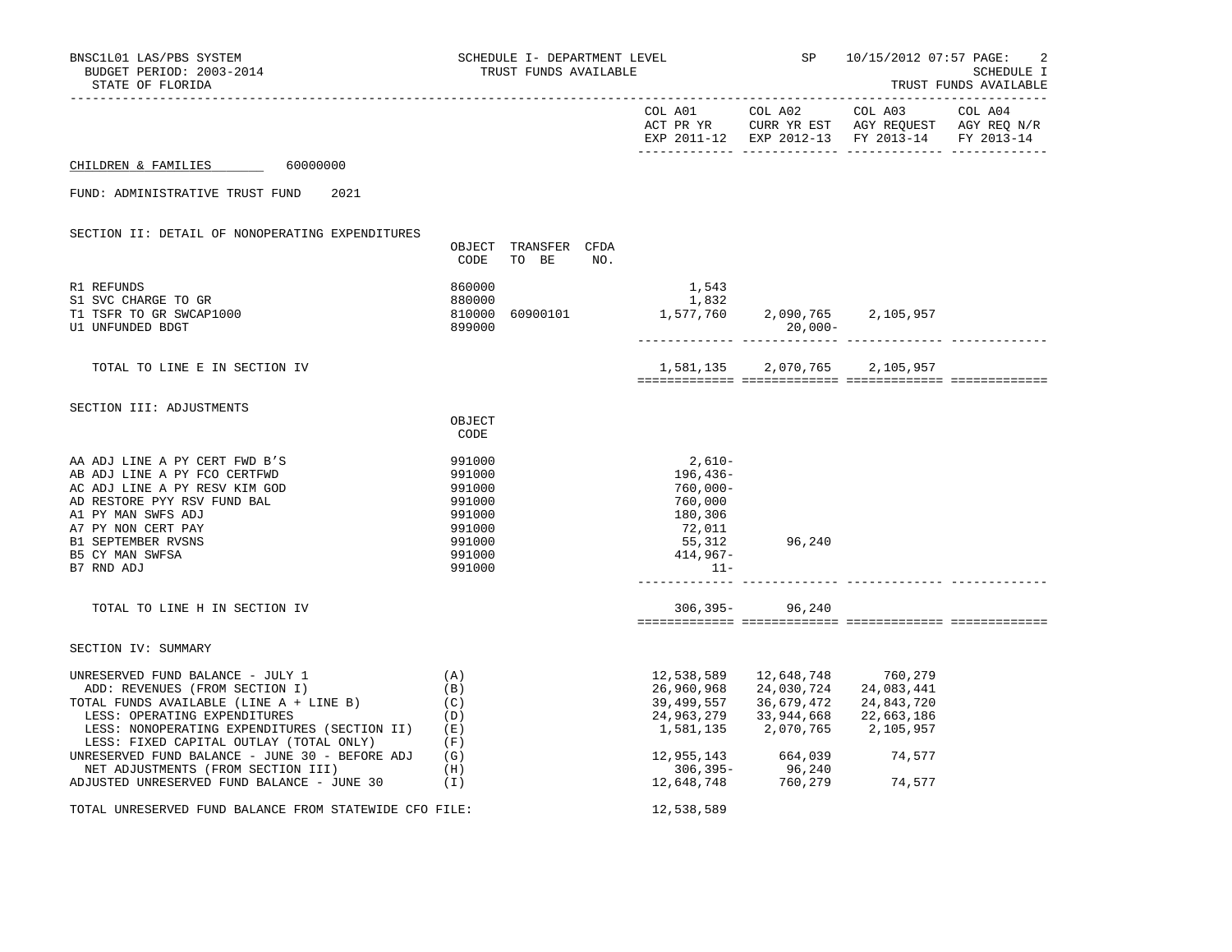| BNSC1L01 LAS/PBS SYSTEM<br>BUDGET PERIOD: 2003-2014<br>STATE OF FLORIDA                                                       |                                         |  |                                                                          | SCHEDULE I- DEPARTMENT LEVEL<br>TRUST FUNDS AVAILABLE    |                               |      | <b>SP</b>                                                                           | 10/15/2012 07:57 PAGE:<br>3<br>SCHEDULE I<br>TRUST FUNDS AVAILABLE |                                                                                                                   |  |
|-------------------------------------------------------------------------------------------------------------------------------|-----------------------------------------|--|--------------------------------------------------------------------------|----------------------------------------------------------|-------------------------------|------|-------------------------------------------------------------------------------------|--------------------------------------------------------------------|-------------------------------------------------------------------------------------------------------------------|--|
|                                                                                                                               |                                         |  |                                                                          |                                                          |                               |      |                                                                                     | COL A01 COL A02                                                    | COL A03 COL A04<br>ACT PR YR CURR YR EST AGY REQUEST AGY REQ N/R<br>EXP 2011-12 EXP 2012-13 FY 2013-14 FY 2013-14 |  |
| CHILDREN & FAMILIES 60000000                                                                                                  |                                         |  |                                                                          |                                                          |                               |      |                                                                                     |                                                                    |                                                                                                                   |  |
| FUND: ALCOHOL/DRUGABU/MEN HLH TF 2027                                                                                         |                                         |  |                                                                          |                                                          |                               |      |                                                                                     |                                                                    |                                                                                                                   |  |
| SECTION I: DETAIL OF REVENUES                                                                                                 |                                         |  |                                                                          |                                                          |                               |      |                                                                                     |                                                                    |                                                                                                                   |  |
|                                                                                                                               | REVENUE CAP SVC AUTH MATCHING %<br>CODE |  | $CHG$ $\approx$                                                          |                                                          | ST I/C LOC I/C NO.            | CFDA |                                                                                     |                                                                    |                                                                                                                   |  |
| A1 BGGBMH BG - MHBG                                                                                                           | 000700 NO 0.0                           |  | 20.195 0.00<br>20.195 0.00<br>216.32 0.00<br>215.18 0.00<br>216.000 0.00 |                                                          | 0.00<br>0.00<br>0.00<br>0.00  |      | 93.958 26,740,855<br>93.959 104,300,649<br>114,180<br>$0.00$ 23,000,000<br>93.958 3 |                                                                    | 26,470,485 25,445,478<br>98, 226, 712 94, 742, 558<br>________ ______________ ____                                |  |
| TOTAL TO LINE B IN SECTION IV                                                                                                 |                                         |  |                                                                          |                                                          |                               |      |                                                                                     | 154, 155, 687 124, 697, 197 120, 188, 036                          |                                                                                                                   |  |
| SECTION II: DETAIL OF NONOPERATING EXPENDITURES                                                                               |                                         |  |                                                                          | CODE                                                     | OBJECT TRANSFER CFDA<br>TO BE | NO.  |                                                                                     |                                                                    |                                                                                                                   |  |
| T4 TF 215.18 LOAN 43                                                                                                          |                                         |  |                                                                          |                                                          | 810000 43000000               |      | 23,000,000                                                                          |                                                                    |                                                                                                                   |  |
| TOTAL TO LINE E IN SECTION IV                                                                                                 |                                         |  |                                                                          |                                                          |                               |      | 23,000,000                                                                          |                                                                    |                                                                                                                   |  |
| SECTION III: ADJUSTMENTS                                                                                                      |                                         |  |                                                                          | OBJECT<br>CODE                                           |                               |      |                                                                                     |                                                                    |                                                                                                                   |  |
| A3 PY MAN SWFS ADJ<br>A5 PY NON CERT PAY<br>A7 SEPTEMBER RVSNS<br>A8 CY MAN SWFS ADJ<br>B1 ROUNDING ADJ<br>B2 CY NON CERT REC |                                         |  |                                                                          | 991000<br>991000<br>991000<br>991000<br>991000<br>991000 |                               |      | 718,348<br>1,998<br>246,292<br>4,583,354-<br>11<br>480                              | 976,674                                                            |                                                                                                                   |  |
| TOTAL TO LINE H IN SECTION IV                                                                                                 |                                         |  |                                                                          |                                                          |                               |      | 3,616,225-                                                                          | 976,674                                                            |                                                                                                                   |  |

============= ============= ============= =============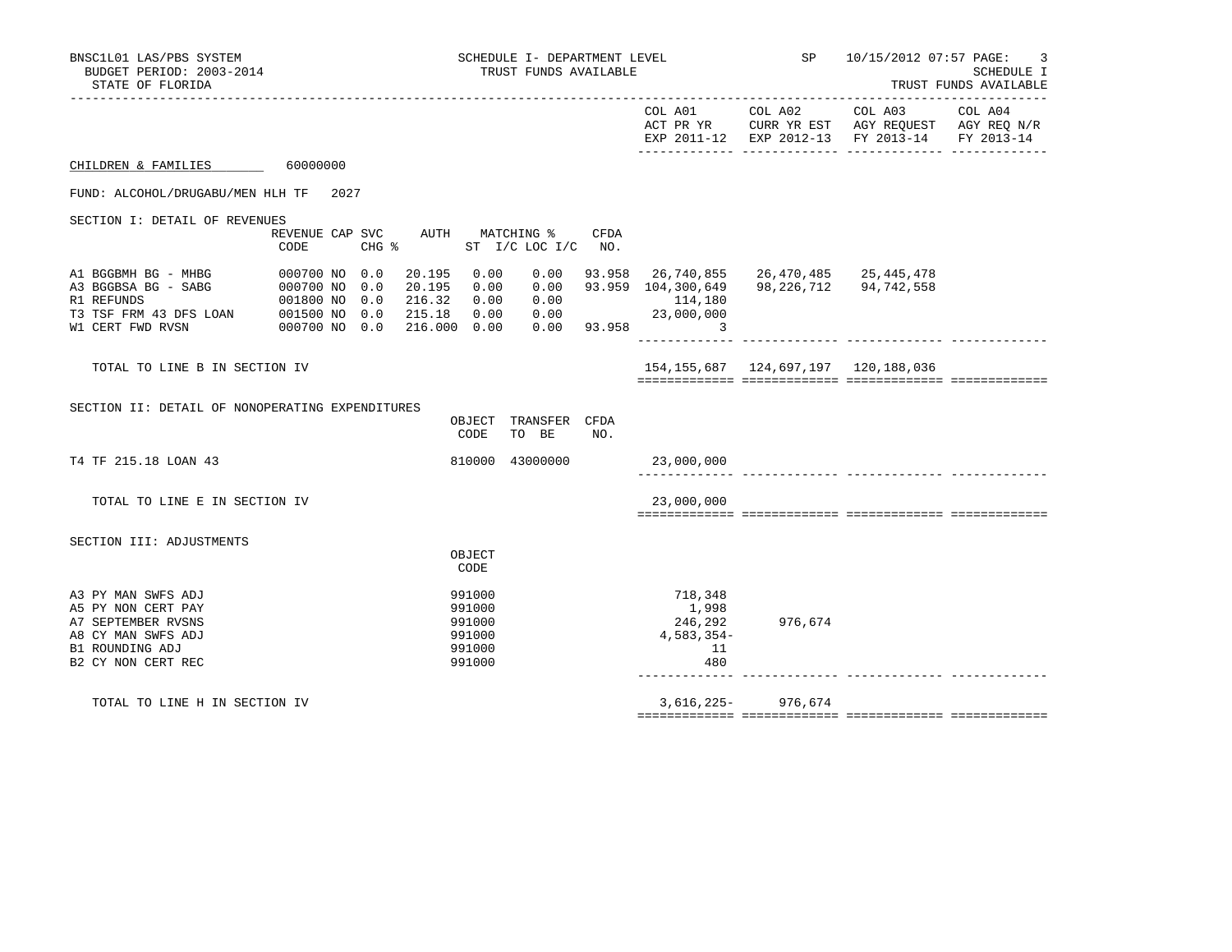| BNSC1L01 LAS/PBS SYSTEM<br>BUDGET PERIOD: 2003-2014<br>STATE OF FLORIDA | SCHEDULE I- DEPARTMENT LEVEL<br>TRUST FUNDS AVAILABLE | SP                                  | 10/15/2012 07:57 PAGE: 4<br>SCHEDULE I<br>TRUST FUNDS AVAILABLE |                                                  |                       |
|-------------------------------------------------------------------------|-------------------------------------------------------|-------------------------------------|-----------------------------------------------------------------|--------------------------------------------------|-----------------------|
|                                                                         |                                                       | COL A01<br>ACT PR YR<br>EXP 2011-12 | COL A02<br>CURR YR EST<br>EXP 2012-13                           | COL A03<br>AGY REQUEST AGY REQ N/R<br>FY 2013-14 | COL A04<br>FY 2013-14 |
| 60000000<br>CHILDREN & FAMILIES                                         |                                                       |                                     |                                                                 |                                                  |                       |
| FUND: ALCOHOL/DRUGABU/MEN HLH TF<br>2027                                |                                                       |                                     |                                                                 |                                                  |                       |
| SECTION IV: SUMMARY                                                     |                                                       |                                     |                                                                 |                                                  |                       |
| UNRESERVED FUND BALANCE - JULY 1                                        | (A)                                                   | 4,323,175 684,874 684,874           |                                                                 |                                                  |                       |
| ADD: REVENUES (FROM SECTION I)                                          | (B)                                                   | 154,155,687                         | 124,697,197                                                     | 120,188,036                                      |                       |
| TOTAL FUNDS AVAILABLE (LINE A + LINE B)                                 | (C)                                                   | 158,478,862                         | 125,382,071                                                     | 120,872,910                                      |                       |
| LESS: OPERATING EXPENDITURES                                            | (D)                                                   | 131,177,763                         | 125,673,871                                                     | 120,188,036                                      |                       |
| LESS: NONOPERATING EXPENDITURES (SECTION II)                            | (E)                                                   | 23,000,000                          |                                                                 |                                                  |                       |
| LESS: FIXED CAPITAL OUTLAY (TOTAL ONLY)                                 | (F)                                                   |                                     |                                                                 |                                                  |                       |
| UNRESERVED FUND BALANCE - JUNE 30 - BEFORE ADJ                          | (G)                                                   | 4,301,099                           | 291,800-                                                        | 684,874                                          |                       |
| NET ADJUSTMENTS (FROM SECTION III)                                      | (H)                                                   | 3,616,225-                          | 976,674                                                         |                                                  |                       |
| ADJUSTED UNRESERVED FUND BALANCE - JUNE 30                              | (I)                                                   | 684,874                             | 684,874                                                         | 684,874                                          |                       |

TOTAL UNRESERVED FUND BALANCE FROM STATEWIDE CFO FILE: 4,323,175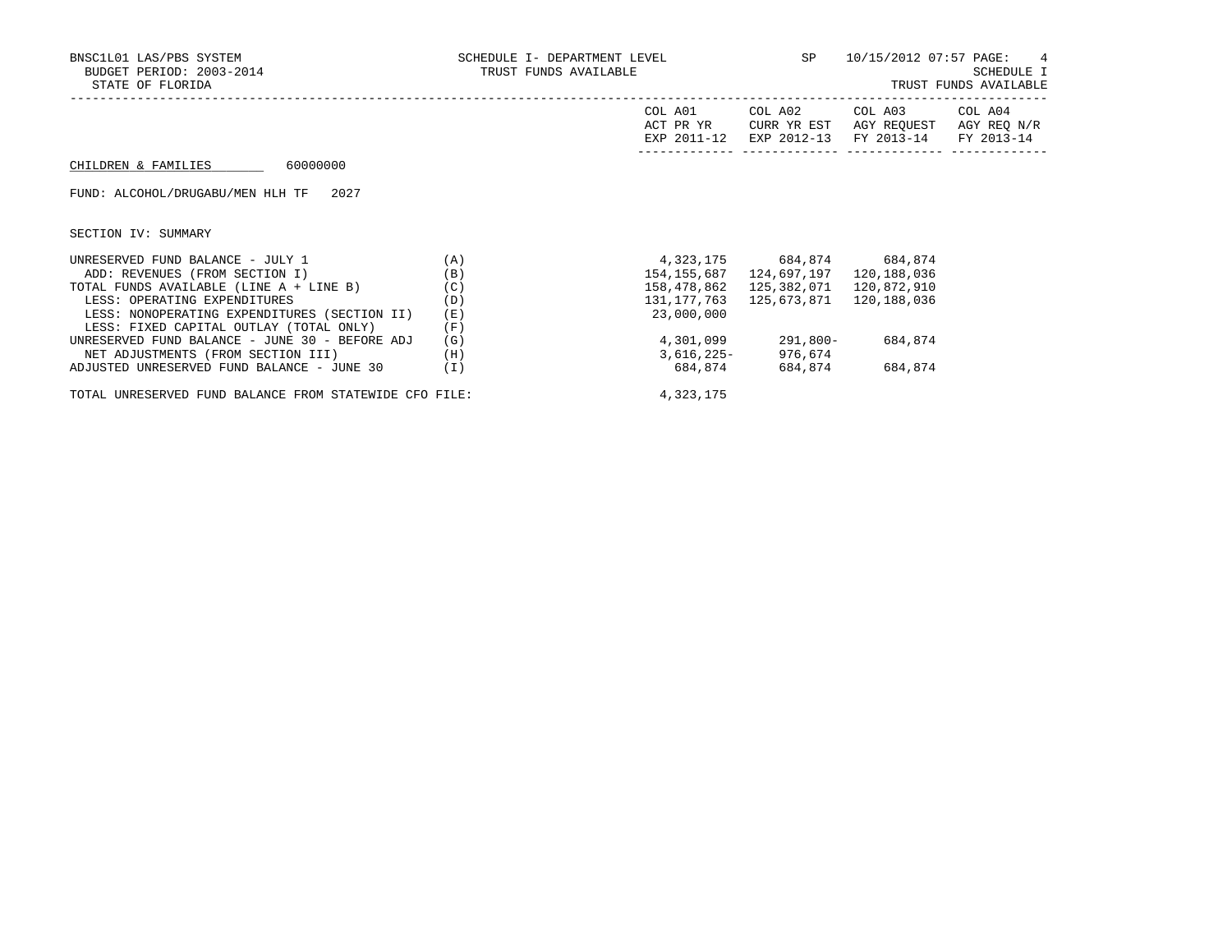| BNSC1L01 LAS/PBS SYSTEM<br>BUDGET PERIOD: 2003-2014<br>STATE OF FLORIDA                                                                                                                                                                                                                    | SCHEDULE I- DEPARTMENT LEVEL<br>TRUST FUNDS AVAILABLE               |                                                                                                                   |                                                                                                                                                                  | SP 10/15/2012 07:57 PAGE:<br>5<br>SCHEDULE I<br>TRUST FUNDS AVAILABLE |  |
|--------------------------------------------------------------------------------------------------------------------------------------------------------------------------------------------------------------------------------------------------------------------------------------------|---------------------------------------------------------------------|-------------------------------------------------------------------------------------------------------------------|------------------------------------------------------------------------------------------------------------------------------------------------------------------|-----------------------------------------------------------------------|--|
|                                                                                                                                                                                                                                                                                            |                                                                     |                                                                                                                   |                                                                                                                                                                  | EXP 2011-12 EXP 2012-13 FY 2013-14 FY 2013-14                         |  |
| CHILDREN & FAMILIES 60000000                                                                                                                                                                                                                                                               |                                                                     |                                                                                                                   |                                                                                                                                                                  |                                                                       |  |
| FUND: CHILD WELFARE TRAINING TF 2083                                                                                                                                                                                                                                                       |                                                                     |                                                                                                                   |                                                                                                                                                                  |                                                                       |  |
| SECTION I: DETAIL OF REVENUES                                                                                                                                                                                                                                                              |                                                                     |                                                                                                                   |                                                                                                                                                                  |                                                                       |  |
| CODE                                                                                                                                                                                                                                                                                       | REVENUE CAP SVC AUTH MATCHING %<br>CFDA<br>CHG % ST I/C LOC I/C NO. |                                                                                                                   |                                                                                                                                                                  |                                                                       |  |
| M1 DIVORCE FILING FEES 000100 YES 8.0 28.101 0.00 0.00<br>M2 TRAFFIC VIOLATION 001200 NO 8.0 318.14 0.00 0.00<br>T1 TSF FRM 64 DOH 2021 001500 NO 0.0 3820255 0.00 0.00                                                                                                                    |                                                                     | $364,699 \qquad \qquad 341,101 \qquad \qquad 319,030$ $1,892,611 \qquad \qquad 1,731,386 \qquad \qquad 1,583,896$ | 903,082 932,450 962,774                                                                                                                                          |                                                                       |  |
| TOTAL TO LINE B IN SECTION IV                                                                                                                                                                                                                                                              |                                                                     |                                                                                                                   | 3, 160, 392 3, 004, 937 2, 865, 700                                                                                                                              |                                                                       |  |
| SECTION II: DETAIL OF NONOPERATING EXPENDITURES                                                                                                                                                                                                                                            | OBJECT TRANSFER CFDA<br>CODE<br>TO BE<br>NO.                        |                                                                                                                   |                                                                                                                                                                  |                                                                       |  |
| FR 5% STATE TRUST FUND RESERVE<br>S1 SERVICE CHARGE TO GR                                                                                                                                                                                                                                  | 999000<br>880000                                                    |                                                                                                                   | 180,585 165,799 152,234                                                                                                                                          | 141,957                                                               |  |
| TOTAL TO LINE E IN SECTION IV                                                                                                                                                                                                                                                              |                                                                     |                                                                                                                   | 180,585 165,799 294,191                                                                                                                                          |                                                                       |  |
| SECTION III: ADJUSTMENTS                                                                                                                                                                                                                                                                   |                                                                     |                                                                                                                   |                                                                                                                                                                  |                                                                       |  |
|                                                                                                                                                                                                                                                                                            | OBJECT<br>CODE                                                      |                                                                                                                   |                                                                                                                                                                  |                                                                       |  |
| AA LINE A ADJ PY CERT FWD ENC B'S<br>A1 SEPTEMBER RVSNS<br>A3 ROUNDING ADJUSTMENT                                                                                                                                                                                                          | 991000<br>991000<br>991000                                          | $20 -$<br>$9-$                                                                                                    | 10,505 102                                                                                                                                                       |                                                                       |  |
| TOTAL TO LINE H IN SECTION IV                                                                                                                                                                                                                                                              |                                                                     | 10,476                                                                                                            | 102                                                                                                                                                              |                                                                       |  |
| SECTION IV: SUMMARY                                                                                                                                                                                                                                                                        |                                                                     |                                                                                                                   |                                                                                                                                                                  |                                                                       |  |
| UNRESERVED FUND BALANCE - JULY 1<br>ADD: REVENUES (FROM SECTION I)<br>TOTAL FUNDS AVAILABLE (LINE A + LINE B)<br>LESS: OPERATING EXPENDITURES<br>LESS: NONOPERATING EXPENDITURES (SECTION II)<br>LESS: FIXED CAPITAL OUTLAY (TOTAL ONLY)<br>UNRESERVED FUND BALANCE - JUNE 30 - BEFORE ADJ | (A)<br>(B)<br>(C)<br>(D)<br>(E)<br>(F)<br>(G)                       |                                                                                                                   | 1,434,901 1,603,630<br>3,160,392 3,004,937 2,865,700<br>4,595,293 4,608,567<br>2,821,554 2,829,097 2,829,097<br>180,585 165,799<br>1,593,154 1,613,671 1,356,185 | 1,613,773<br>4,479,473<br>294,191                                     |  |
| NET ADJUSTMENTS (FROM SECTION III)<br>ADJUSTED UNRESERVED FUND BALANCE - JUNE 30                                                                                                                                                                                                           | (H)<br>(T)                                                          | 10,476<br>1,603,630                                                                                               | 102<br>1,613,773                                                                                                                                                 | 1,356,185                                                             |  |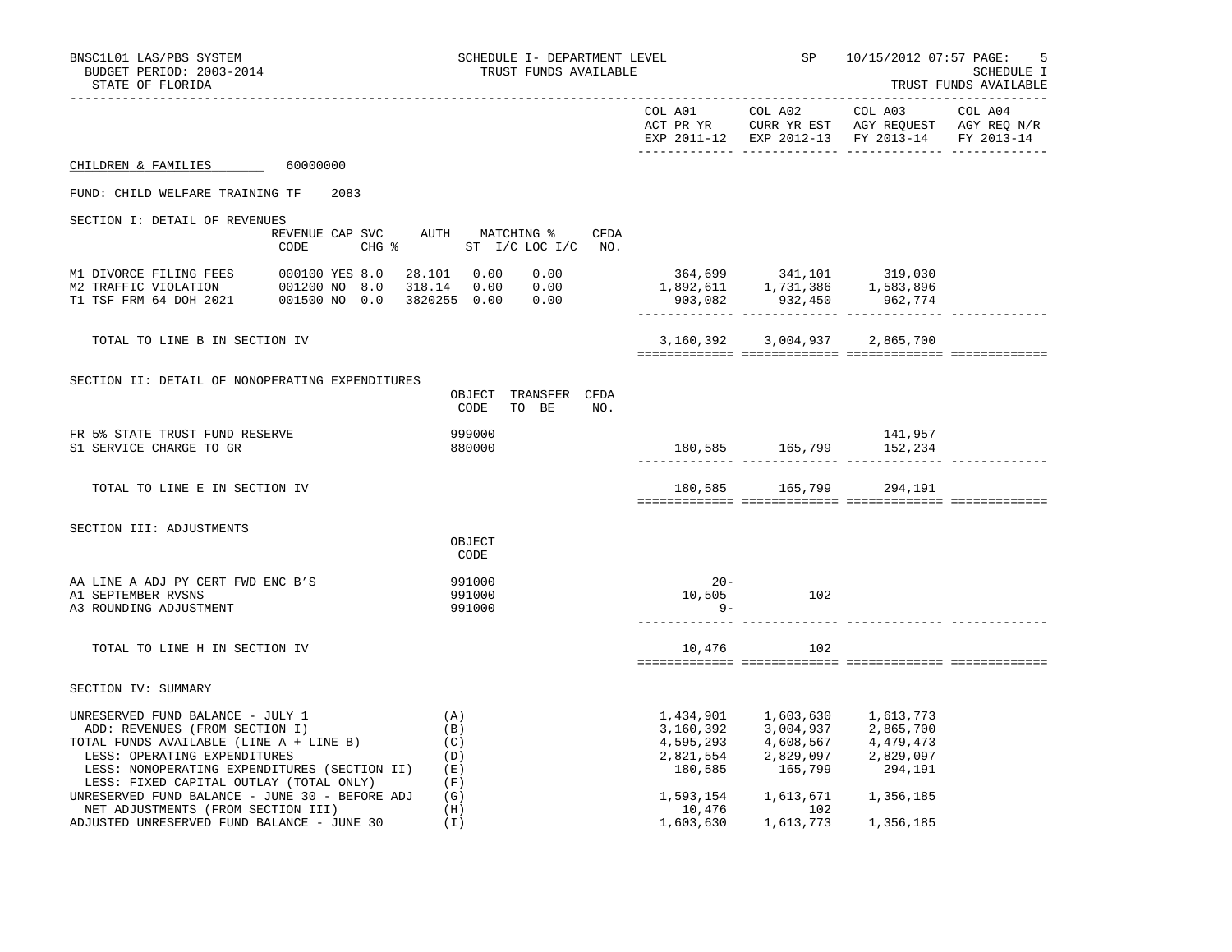| BNSC1L01 LAS/PBS SYSTEM<br>BUDGET PERIOD: 2003-2014<br>STATE OF FLORIDA |          | SCHEDULE I- DEPARTMENT LEVEL<br>TRUST FUNDS AVAILABLE | SP                                  | 10/15/2012 07:57 PAGE:                | - 6<br>SCHEDULE I<br>TRUST FUNDS AVAILABLE |                                      |
|-------------------------------------------------------------------------|----------|-------------------------------------------------------|-------------------------------------|---------------------------------------|--------------------------------------------|--------------------------------------|
|                                                                         |          |                                                       | COL A01<br>ACT PR YR<br>EXP 2011-12 | COL A02<br>CURR YR EST<br>EXP 2012-13 | COL A03<br>AGY REOUEST<br>FY 2013-14       | COL A04<br>AGY REO N/R<br>FY 2013-14 |
| CHILDREN & FAMILIES                                                     | 60000000 |                                                       |                                     |                                       |                                            |                                      |
| FUND: CHILD WELFARE TRAINING TF                                         | 2083     |                                                       |                                     |                                       |                                            |                                      |

SECTION IV: SUMMARY

TOTAL UNRESERVED FUND BALANCE FROM STATEWIDE CFO FILE:  $1,434,901$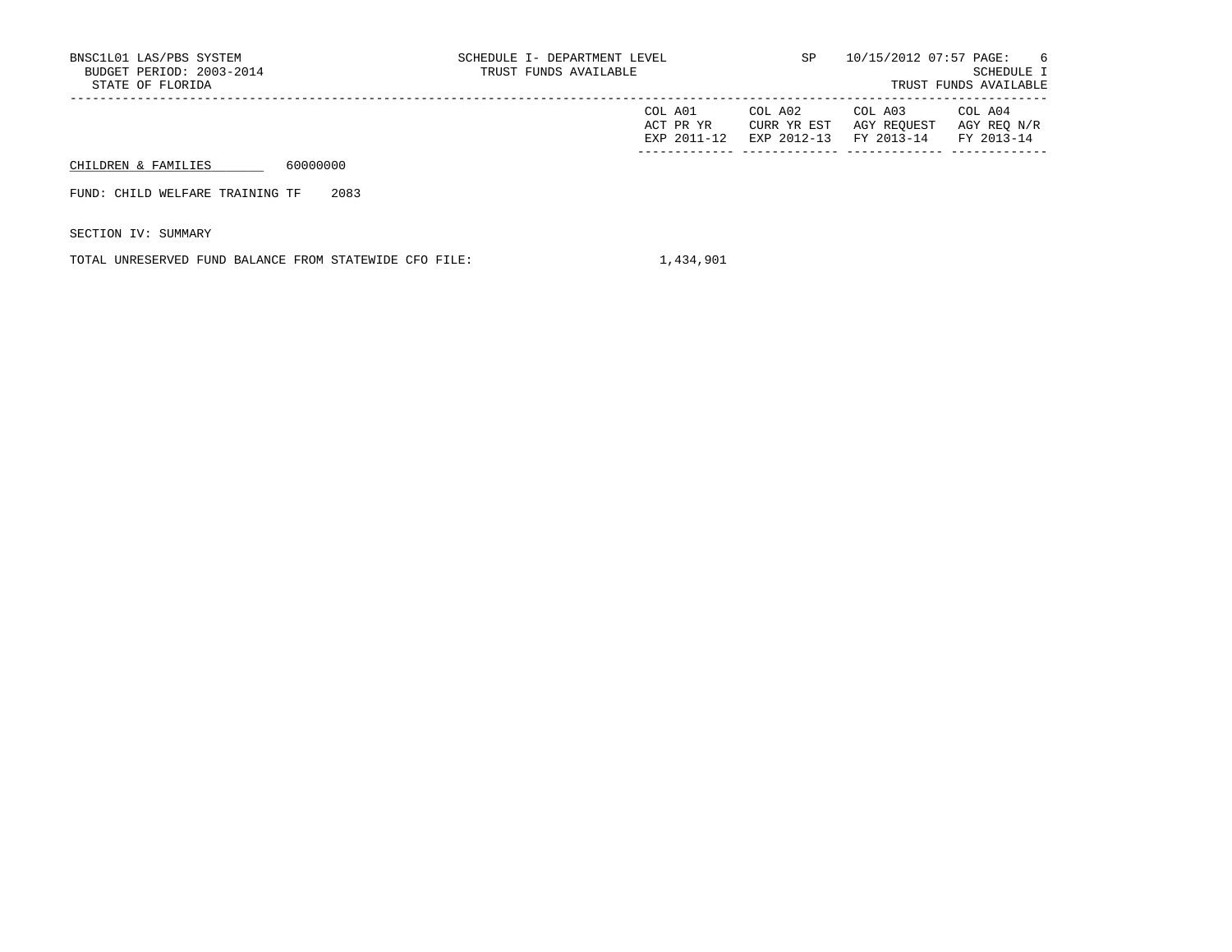| BNSC1L01 LAS/PBS SYSTEM                                                                                                                                                                                                                                                                                                                                                        |                                                                              |                                                             | SCHEDULE I- DEPARTMENT LEVEL  |     |                                                   | <b>SP</b>                                                                                                                                                 | 10/15/2012 07:57 PAGE:                                                                                    | -7                                  |
|--------------------------------------------------------------------------------------------------------------------------------------------------------------------------------------------------------------------------------------------------------------------------------------------------------------------------------------------------------------------------------|------------------------------------------------------------------------------|-------------------------------------------------------------|-------------------------------|-----|---------------------------------------------------|-----------------------------------------------------------------------------------------------------------------------------------------------------------|-----------------------------------------------------------------------------------------------------------|-------------------------------------|
| BUDGET PERIOD: 2003-2014<br>STATE OF FLORIDA                                                                                                                                                                                                                                                                                                                                   |                                                                              |                                                             | TRUST FUNDS AVAILABLE         |     |                                                   |                                                                                                                                                           |                                                                                                           | SCHEDULE I<br>TRUST FUNDS AVAILABLE |
|                                                                                                                                                                                                                                                                                                                                                                                |                                                                              |                                                             |                               |     | COL A01                                           | COL A02                                                                                                                                                   | COL A03<br>ACT PR YR CURR YR EST AGY REQUEST AGY REQ N/R<br>EXP 2011-12 EXP 2012-13 FY 2013-14 FY 2013-14 | COL A04                             |
| CHILDREN & FAMILIES 60000000                                                                                                                                                                                                                                                                                                                                                   |                                                                              |                                                             |                               |     |                                                   |                                                                                                                                                           |                                                                                                           |                                     |
| FUND: TOBACCO SETTLEMENT TF 2122                                                                                                                                                                                                                                                                                                                                               |                                                                              |                                                             |                               |     |                                                   |                                                                                                                                                           |                                                                                                           |                                     |
| SECTION I: DETAIL OF REVENUES<br>CODE                                                                                                                                                                                                                                                                                                                                          | REVENUE CAP SVC AUTH MATCHING % CFDA<br>CHG $\frac{1}{2}$ ST I/C LOC I/C NO. |                                                             |                               |     |                                                   |                                                                                                                                                           |                                                                                                           |                                     |
| R1 REFUNDS<br>S1 INTEREST<br>T1 TSF FRM 43 DFS 2123 001500 NO 0.0                                                                                                                                                                                                                                                                                                              | 001800 NO 0.0<br>000500 NO 0.0                                               | 201959A   0.00<br>201959A 0.00<br>201959A 0.00              | 0.00<br>0.00<br>0.00          |     | 122,177<br>2,849                                  |                                                                                                                                                           |                                                                                                           |                                     |
| TOTAL TO LINE B IN SECTION IV                                                                                                                                                                                                                                                                                                                                                  |                                                                              |                                                             |                               |     |                                                   | 135, 110, 820 132, 233, 530 132, 233, 530                                                                                                                 |                                                                                                           |                                     |
| SECTION II: DETAIL OF NONOPERATING EXPENDITURES                                                                                                                                                                                                                                                                                                                                |                                                                              | CODE                                                        | OBJECT TRANSFER CFDA<br>TO BE | NO. |                                                   |                                                                                                                                                           |                                                                                                           |                                     |
| T1 TRANSFER TO DFS (43)                                                                                                                                                                                                                                                                                                                                                        |                                                                              |                                                             | 810000 43000000               |     |                                                   | 831,302 358,843                                                                                                                                           |                                                                                                           |                                     |
| TOTAL TO LINE E IN SECTION IV                                                                                                                                                                                                                                                                                                                                                  |                                                                              |                                                             |                               |     | 831,302                                           | 358,843                                                                                                                                                   |                                                                                                           |                                     |
| SECTION III: ADJUSTMENTS                                                                                                                                                                                                                                                                                                                                                       |                                                                              | OBJECT<br>CODE                                              |                               |     |                                                   |                                                                                                                                                           |                                                                                                           |                                     |
| AA LINE A ADJ - PY CF ENC<br>AB LINE A ADJ - PY FCO CF<br>A5 SEPTEMBER RVSNS<br>A7 FCO RVSN<br>A9 ROUNDING ADJUSTMENTS                                                                                                                                                                                                                                                         |                                                                              | 991000<br>991000<br>991000<br>991000<br>991000              |                               |     | 531,952-<br>669,325-<br>418,983<br>31<br>$1 -$    | 358,812                                                                                                                                                   |                                                                                                           |                                     |
| TOTAL TO LINE H IN SECTION IV                                                                                                                                                                                                                                                                                                                                                  |                                                                              |                                                             |                               |     |                                                   | 782, 264 - 358, 812                                                                                                                                       |                                                                                                           |                                     |
| SECTION IV: SUMMARY                                                                                                                                                                                                                                                                                                                                                            |                                                                              |                                                             |                               |     |                                                   |                                                                                                                                                           |                                                                                                           |                                     |
| UNRESERVED FUND BALANCE - JULY 1<br>ADD: REVENUES (FROM SECTION I)<br>TOTAL FUNDS AVAILABLE (LINE A + LINE B)<br>LESS: OPERATING EXPENDITURES<br>LESS: NONOPERATING EXPENDITURES (SECTION II)<br>LESS: FIXED CAPITAL OUTLAY (TOTAL ONLY)<br>UNRESERVED FUND BALANCE - JUNE 30 - BEFORE ADJ<br>NET ADJUSTMENTS (FROM SECTION III)<br>ADJUSTED UNRESERVED FUND BALANCE - JUNE 30 |                                                                              | (A)<br>(B)<br>(C)<br>(D)<br>(E)<br>(F)<br>(G)<br>(H)<br>(I) |                               |     | 1,201,277<br>831,302<br>782,295<br>782,264-<br>31 | 31<br>135, 110, 820 132, 233, 530 132, 233, 530<br>136, 312, 097 132, 233, 561 132, 233, 530<br>134,698,500 132,233,530<br>358,843<br>358,812-<br>358,812 | 132,233,530                                                                                               |                                     |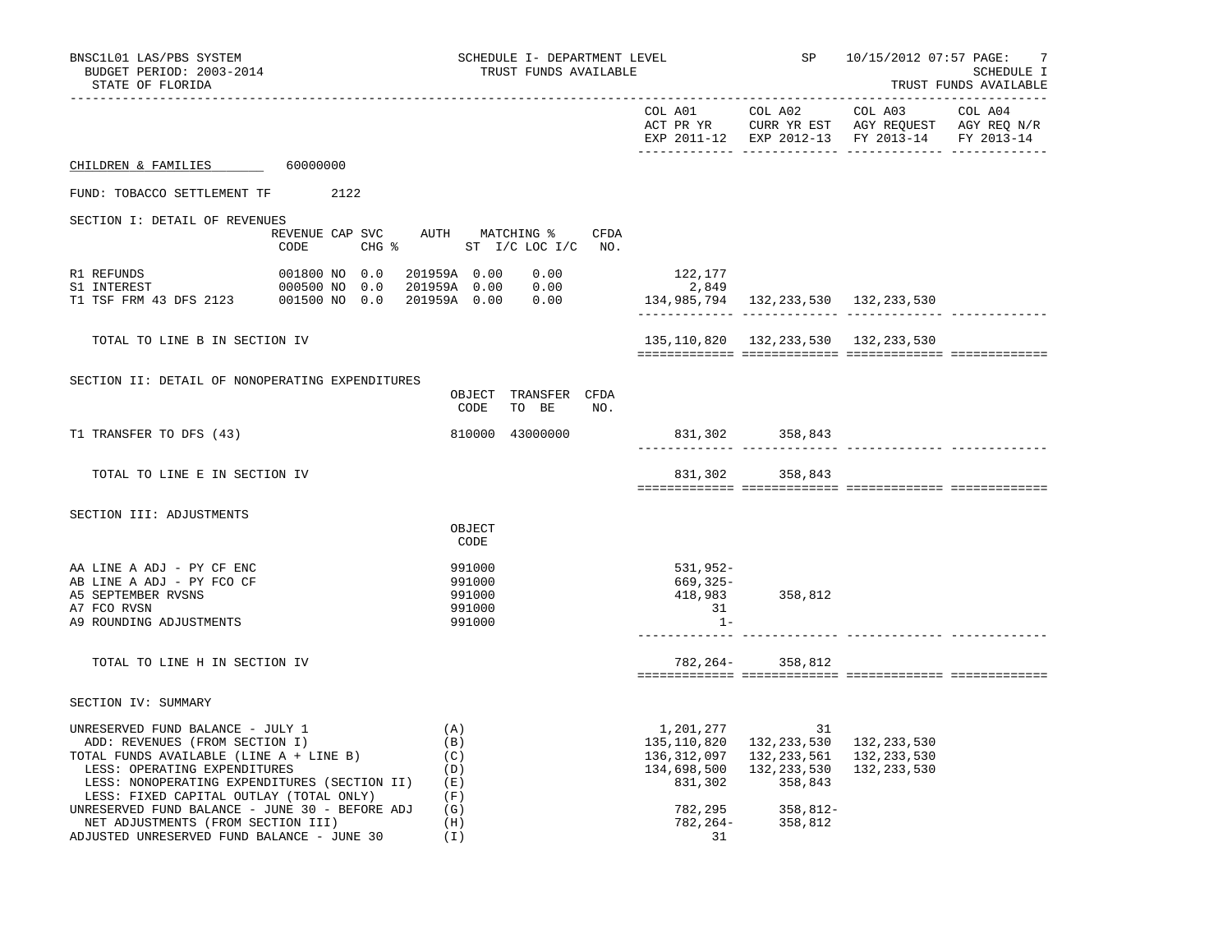| BNSC1L01 LAS/PBS SYSTEM<br>BUDGET PERIOD: 2003-2014<br>STATE OF FLORIDA |          | SCHEDULE I- DEPARTMENT LEVEL<br>TRUST FUNDS AVAILABLE | SP                                  | 10/15/2012 07:57 PAGE:                | - 8<br>SCHEDULE I<br>TRUST FUNDS AVAILABLE |                                      |
|-------------------------------------------------------------------------|----------|-------------------------------------------------------|-------------------------------------|---------------------------------------|--------------------------------------------|--------------------------------------|
|                                                                         |          |                                                       | COL A01<br>ACT PR YR<br>EXP 2011-12 | COL A02<br>CURR YR EST<br>EXP 2012-13 | COL A03<br>AGY REOUEST<br>FY 2013-14       | COL A04<br>AGY REO N/R<br>FY 2013-14 |
| CHILDREN & FAMILIES                                                     | 60000000 |                                                       |                                     |                                       |                                            |                                      |
| FUND: TOBACCO SETTLEMENT TF                                             | 2122     |                                                       |                                     |                                       |                                            |                                      |
| SECTION IV: SUMMARY                                                     |          |                                                       |                                     |                                       |                                            |                                      |

TOTAL UNRESERVED FUND BALANCE FROM STATEWIDE CFO FILE: 1,201,277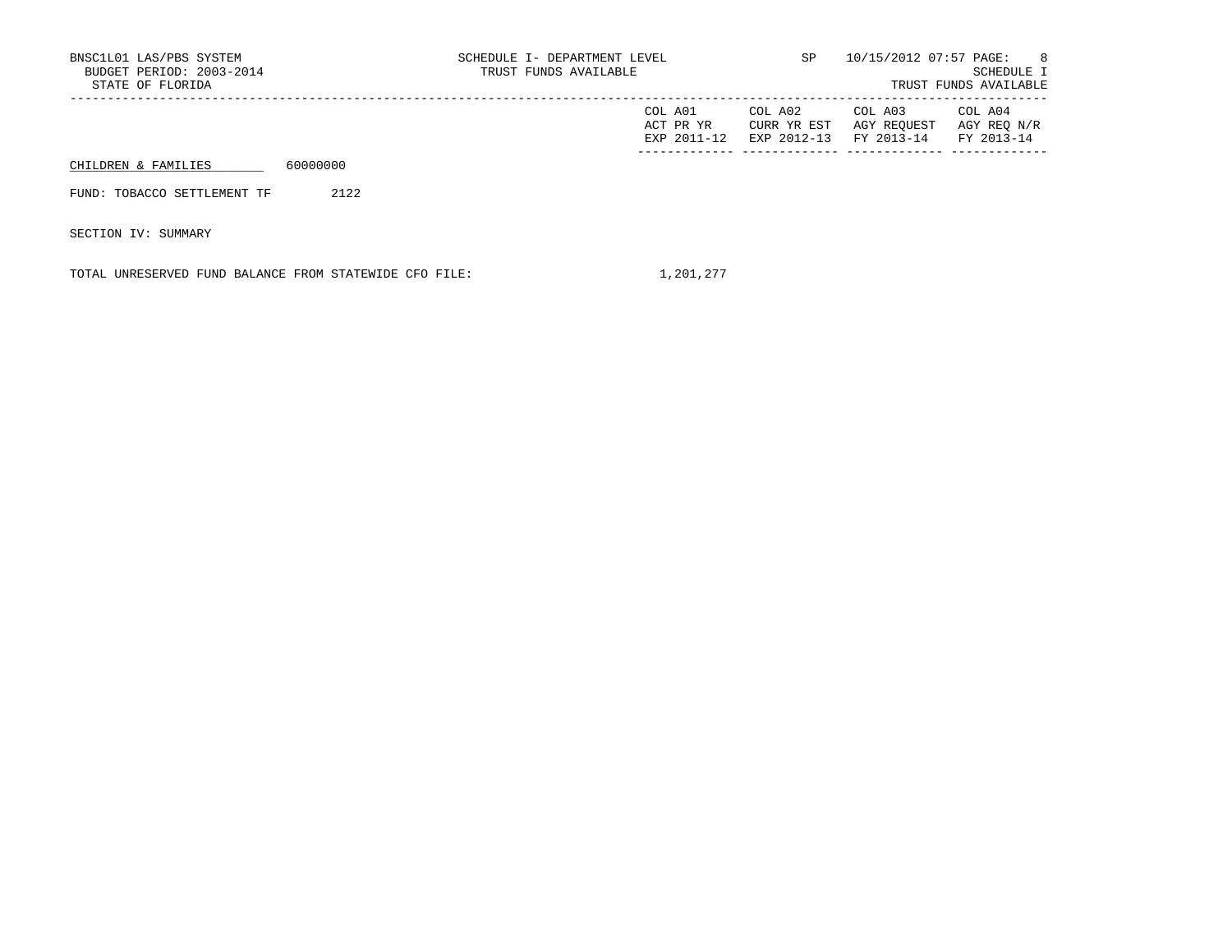| BNSC1L01 LAS/PBS SYSTEM<br>BUDGET PERIOD: 2003-2014<br>STATE OF FLORIDA |               | SCHEDULE I- DEPARTMENT LEVEL<br>TRUST FUNDS AVAILABLE                                                                                                  |                                                                                                                                                                                                                                                                                                                                         | SP 10/15/2012 07:57 PAGE:                   | 9<br>SCHEDULE I<br>TRUST FUNDS AVAILABLE                                                       |  |
|-------------------------------------------------------------------------|---------------|--------------------------------------------------------------------------------------------------------------------------------------------------------|-----------------------------------------------------------------------------------------------------------------------------------------------------------------------------------------------------------------------------------------------------------------------------------------------------------------------------------------|---------------------------------------------|------------------------------------------------------------------------------------------------|--|
|                                                                         |               |                                                                                                                                                        |                                                                                                                                                                                                                                                                                                                                         |                                             | ACT PR YR CURR YR EST AGY REQUEST AGY REQ N/R<br>EXP 2011-12 EXP 2012-13 FY 2013-14 FY 2013-14 |  |
| CHILDREN & FAMILIES 60000000                                            |               |                                                                                                                                                        |                                                                                                                                                                                                                                                                                                                                         |                                             |                                                                                                |  |
| FUND: DOMESTIC VIOLENCE TF 2157                                         |               |                                                                                                                                                        |                                                                                                                                                                                                                                                                                                                                         |                                             |                                                                                                |  |
| SECTION I: DETAIL OF REVENUES                                           | CODE          | REVENUE CAP SVC AUTH MATCHING %<br>CHG % ST I/C LOC I/C NO.                                                                                            | CFDA                                                                                                                                                                                                                                                                                                                                    |                                             |                                                                                                |  |
| M9 MARRIAGE LICENSE FEES 000100 YES 8.0<br>R1 REFUNDS                   | 001800 NO 0.0 | 938.08 0.00<br>0.00<br>938.01<br>0.00<br>0.00<br>741.327 0.00<br>28.101<br>0.00<br>741.3<br>0.00<br>216.000 0.00<br>741.01 0.00<br>216.32 0.00<br>0.00 | 210,325<br>$\begin{array}{ccccccc} 0.00 & & & & & & 210,32 & & & 172,64 & & & & 142,121 \\ 0.00 & & & & & & 75,464 & & 1,705 & & & & 142,121 \\ 0.00 & & & & & 3,945,147 & & 3,786,575 & & 3,634,375 \\ 0.00 & & & & & 15,437 & & 13,666 & & 12,099 \\ 0.00 & & & & & & 74 & & 70 & & 67 \\ 0.00 & & & & & 3,576,274 & & 3,4$<br>10,008 | 808,321 775,931 744,838<br>172,892<br>1.705 | 142,121                                                                                        |  |
| TOTAL TO LINE B IN SECTION IV                                           |               |                                                                                                                                                        |                                                                                                                                                                                                                                                                                                                                         | 8,641,050 8,203,616 7,867,045               |                                                                                                |  |
| SECTION II: DETAIL OF NONOPERATING EXPENDITURES                         |               | OBJECT TRANSFER CFDA<br>TO BE<br>CODE                                                                                                                  | NO.                                                                                                                                                                                                                                                                                                                                     |                                             |                                                                                                |  |
| FR 5% TF RESERVE<br>S1 SERVICE CHARGE TO GR                             |               | 999000<br>880000                                                                                                                                       |                                                                                                                                                                                                                                                                                                                                         |                                             |                                                                                                |  |
| TOTAL TO LINE E IN SECTION IV                                           |               |                                                                                                                                                        |                                                                                                                                                                                                                                                                                                                                         | 690,483 656,289 1,006,731                   |                                                                                                |  |
| SECTION III: ADJUSTMENTS                                                |               | OBJECT<br>CODE                                                                                                                                         |                                                                                                                                                                                                                                                                                                                                         |                                             |                                                                                                |  |
| A1 SEPTEMBER RVSNS<br>A2 ROUNDING ADJUSTMENT                            |               | 991000<br>991000                                                                                                                                       | 407<br>$1 -$                                                                                                                                                                                                                                                                                                                            |                                             |                                                                                                |  |
| TOTAL TO LINE H IN SECTION IV                                           |               |                                                                                                                                                        | 406                                                                                                                                                                                                                                                                                                                                     |                                             |                                                                                                |  |
|                                                                         |               |                                                                                                                                                        |                                                                                                                                                                                                                                                                                                                                         |                                             |                                                                                                |  |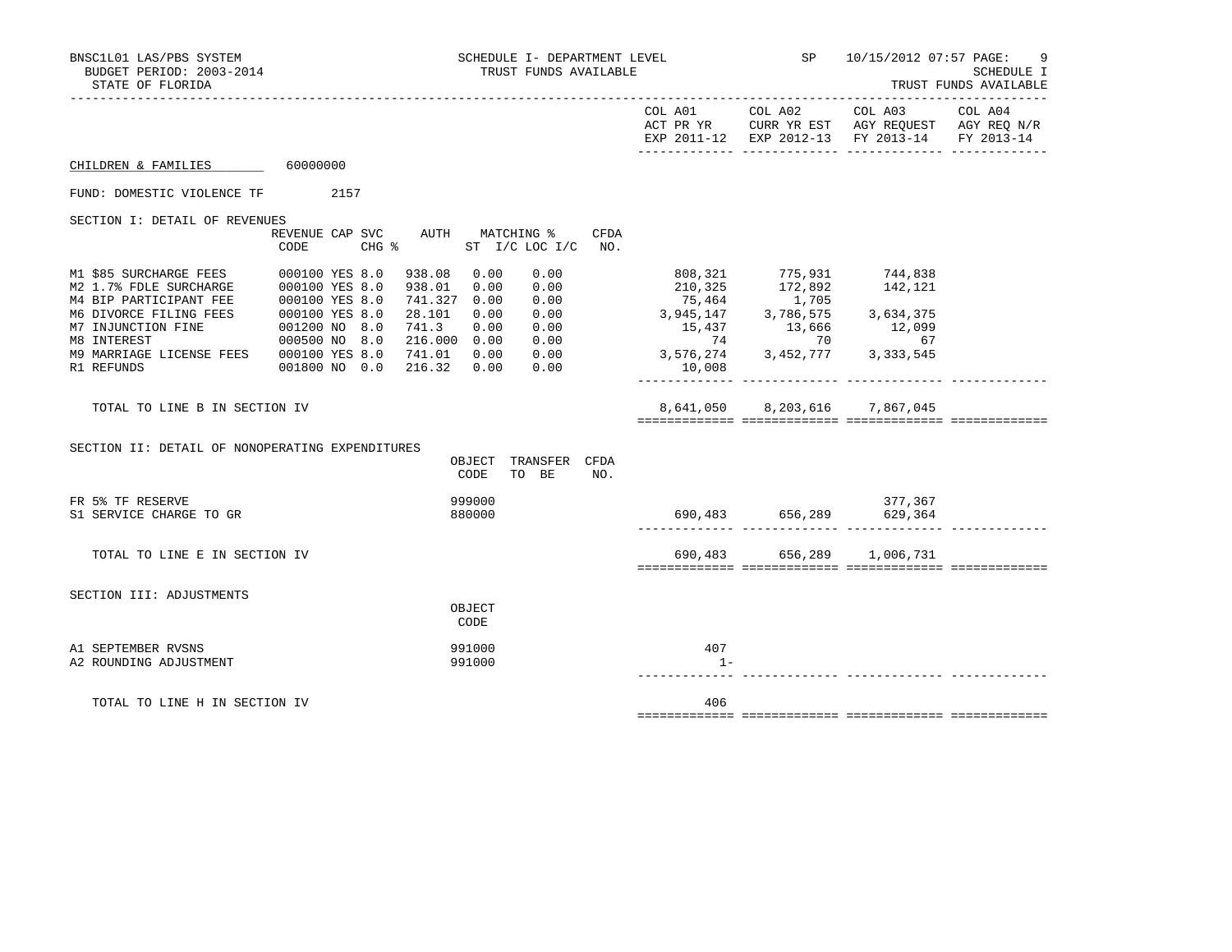| BNSC1L01 LAS/PBS SYSTEM<br>BUDGET PERIOD: 2003-2014<br>STATE OF FLORIDA | SCHEDULE I- DEPARTMENT LEVEL SP 10/15/2012 07:57 PAGE: 10<br>TRUST FUNDS AVAILABLE |            |                               | SCHEDULE I<br>TRUST FUNDS AVAILABLE                                                                               |         |  |
|-------------------------------------------------------------------------|------------------------------------------------------------------------------------|------------|-------------------------------|-------------------------------------------------------------------------------------------------------------------|---------|--|
|                                                                         |                                                                                    | COL A01    |                               | COL A02 COL A03<br>ACT PR YR CURR YR EST AGY REOUEST AGY REO N/R<br>EXP 2011-12 EXP 2012-13 FY 2013-14 FY 2013-14 | COL A04 |  |
| 60000000<br>CHILDREN & FAMILIES                                         |                                                                                    |            |                               |                                                                                                                   |         |  |
| FUND: DOMESTIC VIOLENCE TF<br>2157                                      |                                                                                    |            |                               |                                                                                                                   |         |  |
| SECTION IV: SUMMARY                                                     |                                                                                    |            |                               |                                                                                                                   |         |  |
| UNRESERVED FUND BALANCE - JULY 1                                        | (A)                                                                                |            | 1,663,135 2,711,262           | 3,266,939                                                                                                         |         |  |
| ADD: REVENUES (FROM SECTION I)                                          | (B)                                                                                |            | 8,641,050 8,203,616 7,867,045 |                                                                                                                   |         |  |
| TOTAL FUNDS AVAILABLE (LINE A + LINE B)                                 | (C)                                                                                | 10,304,185 | 10,914,878                    | 11, 133, 984                                                                                                      |         |  |
| LESS: OPERATING EXPENDITURES                                            | (D)                                                                                |            | 6,902,846 6,991,650           | 6,991,770                                                                                                         |         |  |
| LESS: NONOPERATING EXPENDITURES (SECTION II)                            | (E)                                                                                |            | 690,483 656,289               | 1,006,731                                                                                                         |         |  |
| LESS: FIXED CAPITAL OUTLAY (TOTAL ONLY)                                 | (F)                                                                                |            |                               |                                                                                                                   |         |  |
| UNRESERVED FUND BALANCE - JUNE 30 - BEFORE ADJ                          | (G)                                                                                | 2,710,856  | 3,266,939                     | 3,135,483                                                                                                         |         |  |
| NET ADJUSTMENTS (FROM SECTION III)                                      | (H)                                                                                | 406        |                               |                                                                                                                   |         |  |
| ADJUSTED UNRESERVED FUND BALANCE - JUNE 30                              | (1)                                                                                | 2,711,262  | 3,266,939                     | 3,135,483                                                                                                         |         |  |

TOTAL UNRESERVED FUND BALANCE FROM STATEWIDE CFO FILE:  $1,663,135$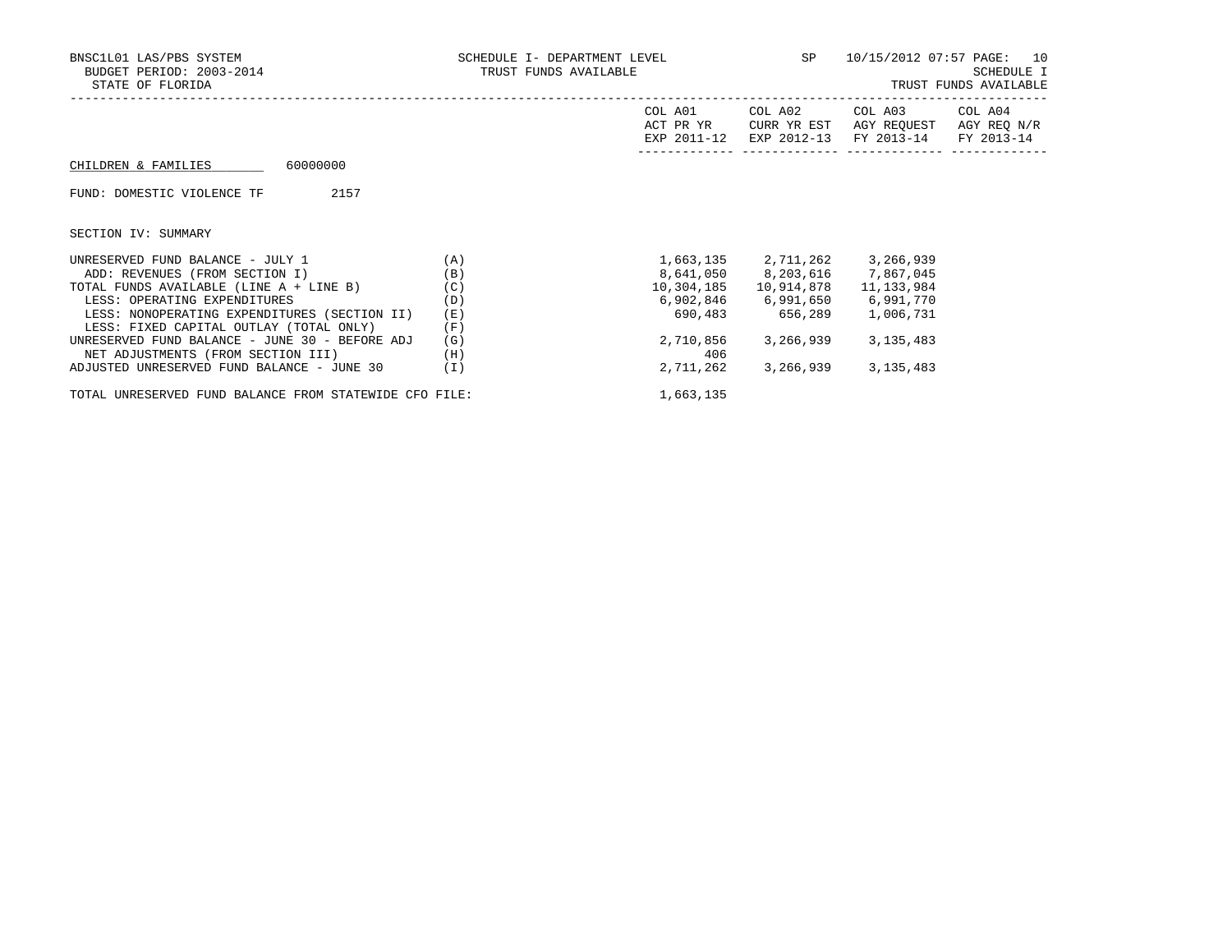| COL A01<br>ACT PR YR | COL A02<br>CURR YR EST            | COL A03<br>AGY REOUEST | COL A04<br>AGY REO N/R |
|----------------------|-----------------------------------|------------------------|------------------------|
| EXP 2011-12          | EXP 2012-13 FY 2013-14 FY 2013-14 |                        |                        |

 $CHILDREN & FAMILIES$  60000000

## FUND: FEDERAL GRANTS TRUST FUND 2261

SECTION I: DETAIL OF REVENUES

|                            | REVENUE CAP SVC |       | AUTH   | <b>MATCHING %</b> |                | <b>CFDA</b> |              |              |               |            |
|----------------------------|-----------------|-------|--------|-------------------|----------------|-------------|--------------|--------------|---------------|------------|
|                            | CODE            | CHG % |        |                   | ST I/C LOC I/C | NO.         |              |              |               |            |
|                            |                 |       |        |                   |                |             |              |              |               |            |
| A3 FGGETV FG - ED TRNG VP  | 000700 NO       | 0.0   | 215.32 | 0.00              | 0.00           | 93.599      | 2,356,036    | 2,396,966    | 2,396,966     |            |
| A5 FGGFRA FG - REP AMER    | 000700 NO       | 0.0   | 215.32 | 0.00              | 0.00           | 93.579      | 8,297        | 40,380       | 40,380        |            |
| A9 FGGGAR FG - ACESS REC   | 000700 NO       | 0.0   | 215.32 | 0.00              | 0.00           | 93.275      | 3,640,989    | 3,379,377    | 3,447,158     |            |
| BA FGGGDU FG -SAMH DATA    | 000700 NO       | 0.0   | 216.00 | 0.00              | 0.00           | 93.243      | 89,362       | 142,200      | 142,200       |            |
| BO FGGGEP FG - PRT SUCESS  | 000700 NO       | 0.0   | 215.32 | 0.00              | 0.00           | 84.184      | 354,699      | 325,375      |               |            |
| B1 FGGGAV FG - ACCESS VIS  | 000700 NO       | 0.0   | 215.32 | 0.00              | 0.00           | 93.597      | 632,627      | 608,946      | 608,946       |            |
| B3 FGGGCA FG - CHILD AB    | 000700 NO       | 0.0   | 215.32 | 0.00              | 0.00           | 93.669      | 1,778,887    | 1,101,921    | 1,101,921     |            |
| B5 FGGGCJ FG - CHILD JUST  | 000700 NO       | 0.0   | 215.32 | 0.00              | 0.00           | 93.643      | 921,036      | 999,763      | 1,006,464     |            |
| B6 FGGGCC FG CHL JUST MHS  | 000700 NO       | 0.0   | 216.00 | 0.00              | 0.00           | 93.104      | 295,350      | 226,879      | 174,859       |            |
| CO FGGGPS FG - PRT SUCCESS | 000700 NO       | 0.0   | 216.00 | 0.00              | 0.00           | 93.243      | 530,915      | 2,261,036    | 2,270,894     |            |
| C1 FGGGHR HAITI CC SAMSHA  | 000700 NO       | 0.0   | 216.00 | 0.00              | 0.00           | 93.003      | 3,030,696    |              | 11,485        |            |
| C3 FGGGFR FG - CB FAM RESP | 000700 NO       | 0.0   | 215.32 | 0.00              | 0.00           | 93.590      | 1,957,394    | 1,394,475    | 1,409,513     |            |
| C4 FGGGFS FG FL PREV STAB  | 000700 NO       | 0.0   | 216.00 | 0.00              | 0.00           | 93.243      | 361,964      |              |               |            |
| C5 FGGGFV FG - FAM VIOLENC | 000700 NO       | 0.0   | 215.32 | 0.00              | 0.00           | 93.671      | 3,813,625    | 3,843,919    | 3,844,682     |            |
| C7 FGGGJD FG - JAIL DIVERS | 000700 NO       | 0.0   | 215.32 | 0.00              | 0.00           | 93.243      | 517,116      | 434,759      | 494,623       |            |
| C8 FGGGMD FG - MIAMI WRAP1 | 000700 NO       | 0.0   | 215.32 | 0.00              | 0.00           | 93.104      | 1,740,616    | 2,324,259    | 2,000,000     |            |
| C9 FGGGPT FG - PROJ HOME   | 000700 NO       | 0.0   | 216.00 | 0.00              | 0.00           | 93.150      | 4,049,472    | 4,081,000    | 4,081,000     |            |
| D1 FGGGRB FG - REF ASSIST  | 000700 NO       | 0.0   | 216.00 | 0.00              | 0.00           | 93.576      | 271,882      | 409,255      | 449,253       |            |
| D3 FGGGRC FG - REF CASH    | 000700 NO       | 0.0   | 216.00 | 0.00              | 0.00           | 93.566      | 68,956,389   | 73,299,722   | 76,988,333    | 45,580     |
| D5 FGGGRH FG - REF CUB/HAT | 000700 NO       | 0.0   | 216.00 | 0.00              | 0.00           | 93.576      | 21,042,671   | 17,043,588   | 17,686,489    |            |
| D6 FGGGRI FG - REF SC IMP  | 000700 NO       | 0.0   | 216.00 | 0.00              | 0.00           | 93.576      | 1,543,376    | 1,286,211    | 1,352,595     |            |
| D7 FGGGRM FG - REF DISC    | 000700 NO       | 0.0   | 216.00 | 0.00              | 0.00           | 93.576      | 62,300       |              |               |            |
| D9 FGGGRS FG - REFUGEE SS  | 000700 NO       | 0.0   | 216.00 | 0.00              | 0.00           | 93.566      | 15,714,123   | 27,589,035   | 28,974,391    |            |
| E1 FGGGRT FG - REF TAR AST | 000700 NO       | 0.0   | 216.00 | 0.00              | 0.00           | 93.584      | 13,763,905   | 14,523,568   | 14,682,923    |            |
| E5 FGGGSB FG - SCRN INTERV | 000700 NO       | 0.0   | 216.00 | 0.00              | 0.00           | 93.243      | 843,205      |              |               |            |
| F0 FGGNAC FG - AMERICORP   | 000700 NO       | 0.0   | 216.00 | 0.00              | 0.00           | 16.588      | 23,192       | 83,679       | 83,559        |            |
| F5 FGGHEG FG - EMER SHLTR  | 000700 NO       | 0.0   | 216.00 | 0.00              | 0.00           | 14.231      | 2,276,304    | 4,708,618    | 5,473,421     |            |
| F6 FGGJAW FG - STOP VIOLEN | 000700 NO       | 0.0   | 216.00 | 0.00              | 0.00           | 16.588      | 5,948,833    | 7,576,094    | 7,039,608     |            |
| F7 FGGJPD FG - MON DRUGS   | 000700 NO       | 0.0   | 216.00 | 0.00              | 0.00           | 16.588      |              | 300,000      |               |            |
| F9 FGGJEN FG - ENC ARREST  | 000700 NO       | 0.0   | 216.00 | 0.00              | 0.00           | 16.590      |              | 173,497      | 521,483       | 347,986    |
| G1 FGGPAD FG - ADOPT ASST  | 000700 NO       | 0.0   | 216.00 | 0.00              | 0.00           | 93.659      | 85, 282, 189 | 89, 342, 298 | 94,237,664    |            |
| G2 FGGPCW FG - 4B CHILD WF | 000700 NO       | 0.0   | 216.00 | 0.00              | 0.00           | 93.645      | 10,300,803   | 12,998,163   | 13,090,721    |            |
| G3 FGGPAI FG - ADOPT INC   | 000700 NO       | 0.0   | 216.00 | 0.00              | 0.00           | 93.603      | 5,632,511    | 2,958,281    |               |            |
| G4 FGGPCF STG MAR FAM      | 000700 NO       | 0.0   | 216.00 | 0.00              | 0.00           | 93.556      | 1,482        |              |               |            |
| G7 FGGPCX FG - 4B PRT 2    | 000700 NO       | 0.0   | 216.00 | 0.00              | 0.00           | 93.556      | 13,568,602   | 13,755,912   | 19,405,998    | 5,649,066  |
| G8 FGGPCY FG - PSSF CS WKR | 000700 NO       | 0.0   | 216.00 | 0.00              | 0.00           | 93.556      | 952,187      | 1,112,435    | 1,112,435     |            |
| G9 FGGPIL FG - INDEP LIVE  | 000700 NO       | 0.0   | 216.00 | 0.00              | 0.00           | 93.674      | 6,055,491    | 5,985,981    | 5,979,489     |            |
| H1 FGGPMA FG - MED ADMIN   | 000700 NO       | 0.0   | 216.00 | 0.00              | 0.00           | 93.778      | 76,003,705   | 71,325,444   | 71,050,425    |            |
| H2 FGGPME FG - MED ENH     | 000700 NO       | 0.0   | 216.00 | 0.00              | 0.00           | 93.778      |              | 30,665,033   | 56,285,592    | 55,909,234 |
| H5 FGGPNS FG - 4E SAFENET  | 000700 NO       | 0.0   | 216.00 | 0.00              | 0.00           | 93.658      | 6,006,908    | 4,012,015    | 2,541,003     |            |
| H7 FGGPNV FG - 4E FOSTER   | 000700 NO       | 0.0   | 216.00 | 0.00              | 0.00           | 93.658      | 162,926,379  | 171,419,028  | 174, 273, 962 | 2,762,655  |
| H9 FGGSRT RTI INTER        | 000700 NO       | 0.0   | 216.32 | 0.00              | 0.00           | 93.982      | 5,362        |              |               |            |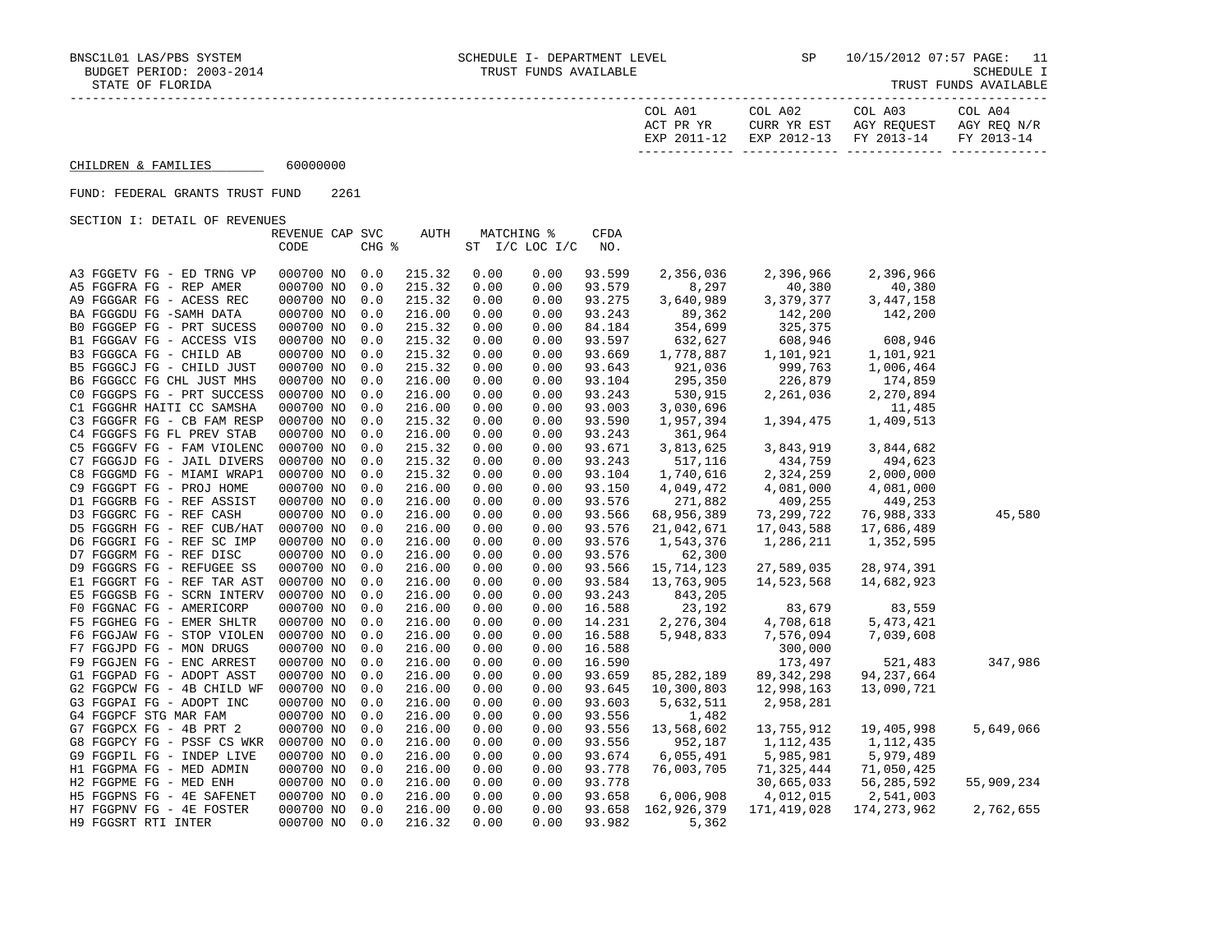|  | TRUST FUNDS AVAILABLE |  |
|--|-----------------------|--|
|  |                       |  |

|                                         | COL A01<br>ACT PR YR<br>EXP 2011-12 | COL A02<br>CURR YR EST<br>EXP 2012-13 FY 2013-14 | COL A03<br>AGY REOUEST | COL A04<br>AGY REO N/R<br>FY 2013-14 |
|-----------------------------------------|-------------------------------------|--------------------------------------------------|------------------------|--------------------------------------|
| 60000000<br>CHILDREN & FAMILIES         |                                     |                                                  |                        |                                      |
| 2261<br>FUND: FEDERAL GRANTS TRUST FUND |                                     |                                                  |                        |                                      |
| SECTION I: DETAIL OF REVENUES           |                                     |                                                  |                        |                                      |

REVENUE CAP SVC AUTH MATCHING % CFDA CODE CHG % ST I/C LOC I/C NO. I0 FGGSUA FG - DATA IMPLIM 000700 NO 0.0 216.00 0.00 0.00 93.197 175,507 238,584 240,820 I1 FGGSNA FG - NAT AS PRG 000700 NO 0.0 215.32 0.00 0.00 93.230 11,790 I4 FGGUEF FG - FD STMP BON 000700 NO 0.0 216.00 0.00 0.00 10.561 9,087,687 I6 FGGUEH FG - SNAP OUT R 000700 NO 0.0 216.00 0.00 0.00 10.580 73,982 59,259 61,300 I9 FGGUFA FG - FD STP ADM 000700 NO 0.0 216.00 0.00 0.00 10.561 72,887,363 71,859,114 80,866,290 4,390,902 J0 FGGUFM FG - FS FARM MKT 000700 NO 0.0 216.00 0.00 0.00 10.561 78,749 J1 FGGUFO FG - FS OP AWAR 000700 NO 0.0 216.00 0.00 0.00 10.561 13,516 7,000 7,000 J2 FGGUEO FG - FS OBESITY 000700 NO 0.0 216.00 0.00 0.00 10.561 2,252,321 2,525,670 K1 FGGPAR FG - ARRA ADOPT 000750 NO 0.0 216.00 0.00 0.00 93.659 81,001 K2 FGGUFD FG - SNAP DOD 000700 NO 0.0 216.00 0.00 0.00 10.561 2,039,720 K4 FGGJAR FG - ARRA ENC AR 000750 NO 0.0 216.00 0.00 0.00 16.588 45,292- K6 FGGHPR FG - ARRA HMLS 000750 NO 0.0 216.00 0.00 0.00 14.257 77,386 K8 FGGPNR FG - ARRA IV-E 000750 NO 0.0 216.00 0.00 0.00 93.659 51,878- LC STGGOI - COM MENT HLTH 001100 NO 0.0 216.00 0.00 0.00 20,000 20,000 M1 INTEREST 6000500 NO 0.0 215.32 0.00 0.00 3 M2 INTEREST - FED GRANTS 000504 NO 0.0 216.00 0.00 0.00 1,894 M3 SALE SVC OUTSIDE ST GOV 001905 YES 8.0 216.00 0.00 0.00 25,000 M4 STOBRE BEN REC 000100 YES 8.0 216.00 0.00 0.00 594 M5 STOFCC IV-E F/C - CSE 000109 NO 8.0 215.32 0.00 0.00 374,304 244,562 172,460 M7 MIAMI PREV GRANT 001903 NO 8.0 216.00 0.00 0.00 740,259 171,364 R0 REFUNDS 001800 NO 0.0 216.32 0.00 0.00 2,676,203 R1 REFUNDS BEN REC 001800 NO 0.0 216.32 0.00 0.00 5,367,842 4,917,875 4,812,394 TO 75 AWI 2098 FGTBCC 001510 NO 0.0 216.00 0.00 0.00 93.575 1,842,392 TP 48 DOE 2098 BGGSCC 001510 NO 0.0 216.00 0.00 0.00 93.575 8,887,659 10,246,594 10,427,307 TZ TSF 64 DOH WIC 001510 NO 0.0 216.00 0.00 0.00 10.557 252 2,705,252 805,252 T3 TSF FRM 52 DCA 2750 001500 NO 0.0 216.00 0.00 0.00 1,618 T6 TSF NSRC (80) 2792 001500 NO 0.0 216.00 0.00 0.00 75,990 T7 68 AHCA 1000-2122 STOXX 001500 NO 0.0 216.00 0.00 0.00 93.767 3,499,436 3,303,514 3,449,691 T8 68 AHCA 2474 STOXXI FED 001510 NO 0.0 216.00 0.00 0.00 93.767 7,834,564 7,955,907 8,307,946 T9 TSF FRM 52 DCA 2750 001510 NO 0.0 216.00 0.00 0.00 97.032 14,346 U1 68 AHCA 2474 DSH 001510 NO 0.0 216.00 0.00 0.00 93.778 68,922,983 69,602,260 69,602,260 U5 FGGPCH - TLE XXI CHIP 001510 NO 0.0 216.181 0.00 0.00 93.767 274,985 268,898 2,524,464 2,249,388 V1 REPAY LOAN CBC 002300 NO 0.0 216.00 0.00 0.00 3,014,227 N1 PY WAR CANC 003700 NO 0.0 216.00 0.00 0.00 3,236 003700 NO 0.0 216.00 0.00 0.00 ------------- ------------- ------------- -------------

 TOTAL TO LINE B IN SECTION IV 704,353,831 754,696,149 797,457,619 72,160,063 ============= ============= ============= =============

SECTION II: DETAIL OF NONOPERATING EXPENDITURES

 OBJECT TRANSFER CFDA CODE TO BE NO.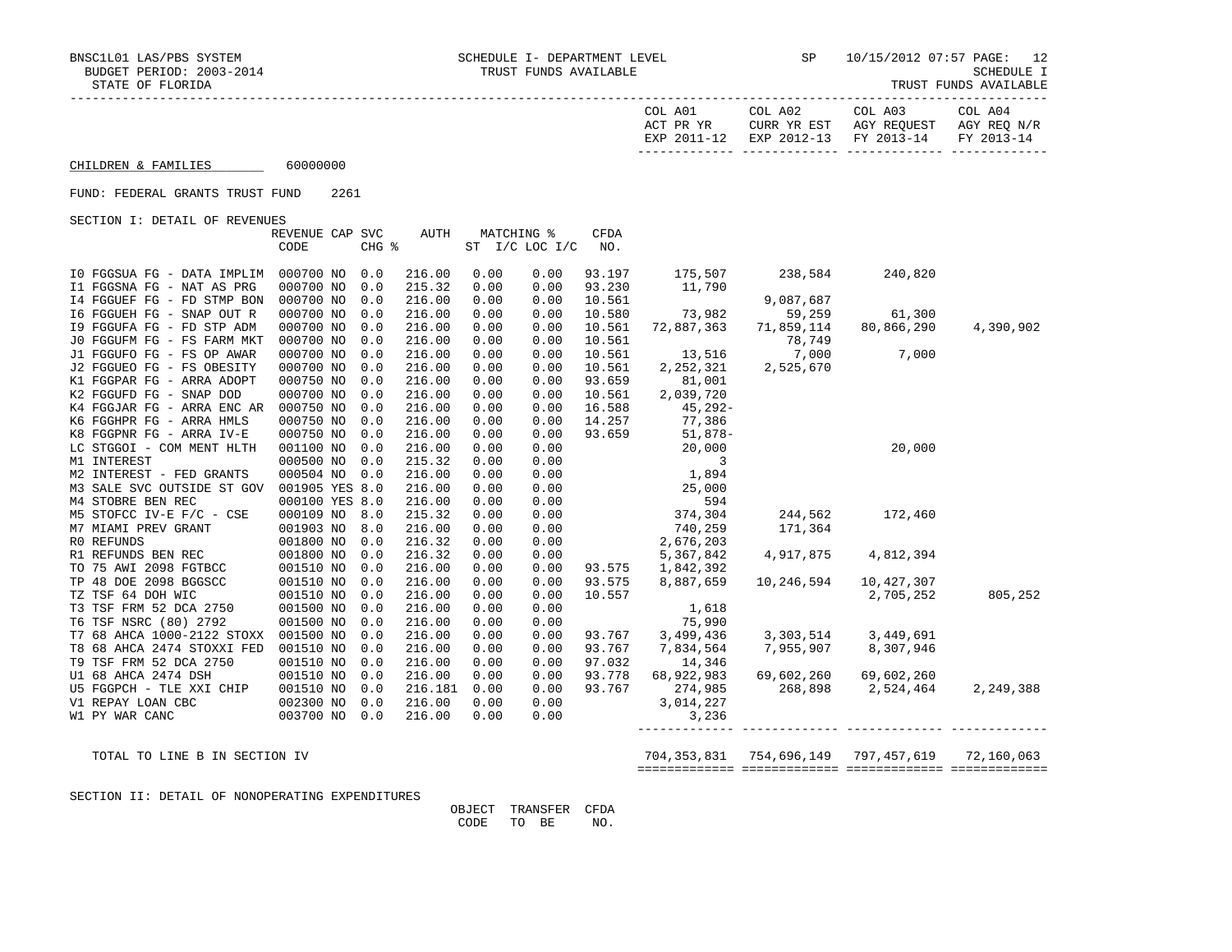|  | TRUST | <b>FUNDS</b> | AVAILABLE |
|--|-------|--------------|-----------|
|--|-------|--------------|-----------|

|                                                                                                               |                  |                      |     | COL A01                    | COL A02<br>ACT PR YR CURR YR EST AGY REQUEST AGY REQ N/R<br>EXP 2011-12 EXP 2012-13 FY 2013-14 FY 2013-14 | COL A03    | COL A04 |
|---------------------------------------------------------------------------------------------------------------|------------------|----------------------|-----|----------------------------|-----------------------------------------------------------------------------------------------------------|------------|---------|
| 60000000<br>CHILDREN & FAMILIES                                                                               |                  |                      |     |                            |                                                                                                           |            |         |
| FUND: FEDERAL GRANTS TRUST FUND<br>2261                                                                       |                  |                      |     |                            |                                                                                                           |            |         |
| SECTION II: DETAIL OF NONOPERATING EXPENDITURES                                                               |                  |                      |     |                            |                                                                                                           |            |         |
|                                                                                                               |                  | OBJECT TRANSFER CFDA |     |                            |                                                                                                           |            |         |
|                                                                                                               | CODE             | TO BE                | NO. |                            |                                                                                                           |            |         |
| BE EOG# 126 FGGJAW GRANT                                                                                      | 899000           |                      |     |                            | 541,531                                                                                                   |            |         |
| R1 REFUNDS                                                                                                    | 860000           |                      |     | 253,202                    | 226,377                                                                                                   | 243,385    |         |
| R2 REFUNDS BEN RECOVERY                                                                                       | 860000           |                      |     |                            | 1,282,261 1,283,882                                                                                       | 1,285,504  |         |
| S1 SERVICE CHARGE TO GR                                                                                       | 880000           |                      |     | 3,648                      |                                                                                                           |            |         |
| TO TSFR TO DOH (64) COMM PREV                                                                                 |                  | 810000 64000000      |     |                            | 171,364                                                                                                   |            |         |
| T1 TRANSFER TO DOH (64) REFUGEE2141 810000                                                                    |                  |                      |     | 64000000 93.566 19,080,190 | 17,975,381                                                                                                | 17,630,893 |         |
| T2 TSFR TO DOH (64) REFUGEE 2261<br>810000 64000000 93.566     198,341<br>810000 68000000 93.566   23,787,546 |                  |                      |     |                            | 241,619                                                                                                   | 241,619    |         |
| T5 TSFR TO AHCA (68) REFUGEE2579                                                                              |                  |                      |     |                            | 31,139,052                                                                                                | 34,190,678 |         |
| T9 TRANSFER TO DJJ (80) CINS/FINS2261 810000 80000000 93.658<br>UD UFUND HOM COM WAIVER                       | 899000           |                      |     | 752,883                    | 750,000<br>28, 445, 957-                                                                                  | 750,000    |         |
| U2 UFUND MH AND SA                                                                                            | 899000           |                      |     |                            |                                                                                                           |            |         |
| U3 UFUND ACCESS/FSP                                                                                           | 899000           |                      |     |                            |                                                                                                           |            |         |
| Z4 SB58 BENGOCHEA CLAIMS                                                                                      | 899000           |                      |     |                            | –635, 410<br>–417, 637, 776, 7, 860, 7, 860, 034<br>–950, 000 – 950, 000 – 950, 000                       |            |         |
| 01 BUDGET IN CONTROL HOMESAFENET                                                                              | 899000           |                      |     |                            | 3,612,000                                                                                                 |            |         |
| TOTAL TO LINE E IN SECTION IV                                                                                 |                  |                      |     |                            | 44, 408, 071  15, 397, 439  52, 059, 495                                                                  |            |         |
| SECTION III: ADJUSTMENTS                                                                                      |                  |                      |     |                            |                                                                                                           |            |         |
|                                                                                                               | OBJECT           |                      |     |                            |                                                                                                           |            |         |
|                                                                                                               | CODE             |                      |     |                            |                                                                                                           |            |         |
| AA PY CERT FWD ENC BS                                                                                         | 991000           |                      |     | 386,487-                   |                                                                                                           |            |         |
| AC PY CASH WITH FISCAL AGENT RSV                                                                              | 991000           |                      |     | 5,950,532-                 |                                                                                                           |            |         |
| AD PY CLAIMS BILL L.O.F. 2009-244                                                                             | 991000           |                      |     | $7,600,000 -$              |                                                                                                           |            |         |
| A5 PY MAN SWFS ADJ                                                                                            | 991000           |                      |     | 1,671,169-                 |                                                                                                           |            |         |
| A9 CY NON CERT REC                                                                                            | 991000           |                      |     | 8,042                      |                                                                                                           |            |         |
| B1 PY NON CERT REC                                                                                            | 991000           |                      |     | 9,755-                     |                                                                                                           |            |         |
| B3 PY NON CERT PAY                                                                                            | 991000           |                      |     | 430,000                    |                                                                                                           |            |         |
| <b>B5 SEPTEMBER RVSNS</b><br><b>B9 CY MAN SWFSA</b>                                                           | 991000<br>991000 |                      |     | 2,125,870<br>2, 214, 785-  | 7,271,913                                                                                                 |            |         |
| C1 ROUNDING ADJUSTMENT                                                                                        | 991000           |                      |     | 57                         |                                                                                                           |            |         |
|                                                                                                               |                  |                      |     |                            |                                                                                                           |            |         |

 TOTAL TO LINE H IN SECTION IV 15,268,759- 7,271,913 ============= ============= ============= =============

------------- ------------- ------------- -------------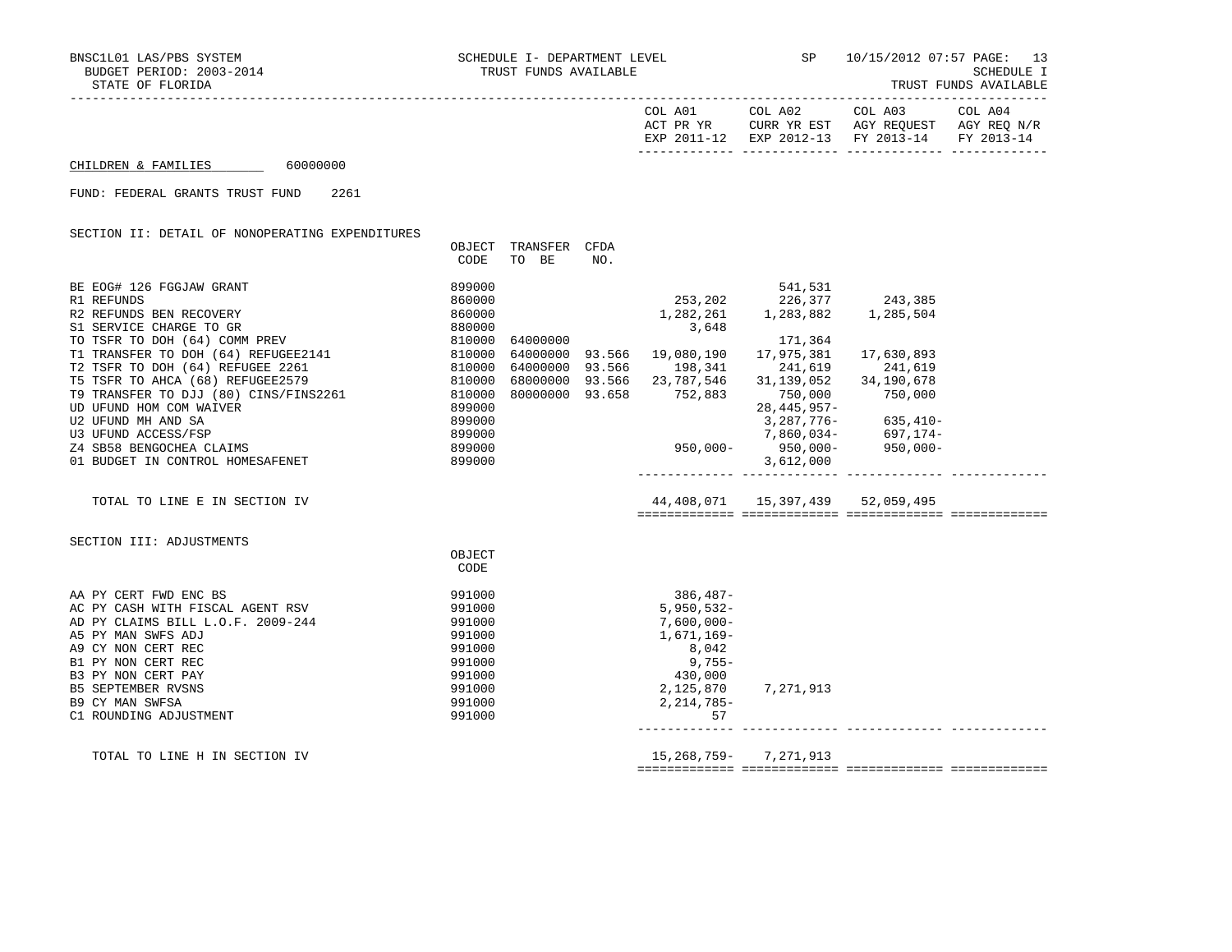| BNSC1L01 LAS/PBS SYSTEM<br>BUDGET PERIOD: 2003-2014<br>STATE OF FLORIDA | SCHEDULE I- DEPARTMENT LEVEL<br>TRUST FUNDS AVAILABLE | SP                                  | 10/15/2012 07:57 PAGE:                | 14<br>SCHEDULE I<br>TRUST FUNDS AVAILABLE |                                      |
|-------------------------------------------------------------------------|-------------------------------------------------------|-------------------------------------|---------------------------------------|-------------------------------------------|--------------------------------------|
|                                                                         |                                                       | COL A01<br>ACT PR YR<br>EXP 2011-12 | COL A02<br>CURR YR EST<br>EXP 2012-13 | COL A03<br>AGY REQUEST<br>FY 2013-14      | COL A04<br>AGY REO N/R<br>FY 2013-14 |
| 60000000<br>CHILDREN & FAMILIES                                         |                                                       |                                     |                                       |                                           |                                      |
| 2261<br>FUND: FEDERAL GRANTS TRUST FUND                                 |                                                       |                                     |                                       |                                           |                                      |
| SECTION IV: SUMMARY                                                     |                                                       |                                     |                                       |                                           |                                      |
| UNRESERVED FUND BALANCE - JULY 1                                        | (A)                                                   | 51,195,304                          | 29,323,690                            | 29,874,307                                | 14, 113, 902                         |
| ADD: REVENUES (FROM SECTION I)                                          | (B)                                                   | 704,353,831                         | 754,696,149                           | 797,457,619                               | 72,160,063                           |
| TOTAL FUNDS AVAILABLE (LINE A + LINE B)                                 | (C)                                                   | 755,549,135                         | 784,019,839                           | 827,331,926                               | 86, 273, 965                         |
| LESS: OPERATING EXPENDITURES                                            | (D)                                                   | 666,548,615                         | 746,020,006                           | 755,209,841                               | 86, 273, 965                         |
| LESS: NONOPERATING EXPENDITURES (SECTION II)                            | (E)                                                   | 44,408,071                          | 15,397,439                            | 52,059,495                                |                                      |
| LESS: FIXED CAPITAL OUTLAY (TOTAL ONLY)                                 | (F)                                                   |                                     |                                       |                                           |                                      |
| UNRESERVED FUND BALANCE - JUNE 30 - BEFORE ADJ                          | (G)                                                   | 44,592,449                          | 22,602,394                            | 20,062,590                                |                                      |
| NET ADJUSTMENTS (FROM SECTION III)                                      | (H)                                                   | 15,268,759-                         | 7,271,913                             |                                           |                                      |
| ADJUSTED UNRESERVED FUND BALANCE - JUNE 30                              | (I)                                                   | 29,323,690                          | 29,874,307                            | 20,062,590                                |                                      |

TOTAL UNRESERVED FUND BALANCE FROM STATEWIDE CFO FILE: 51,195,304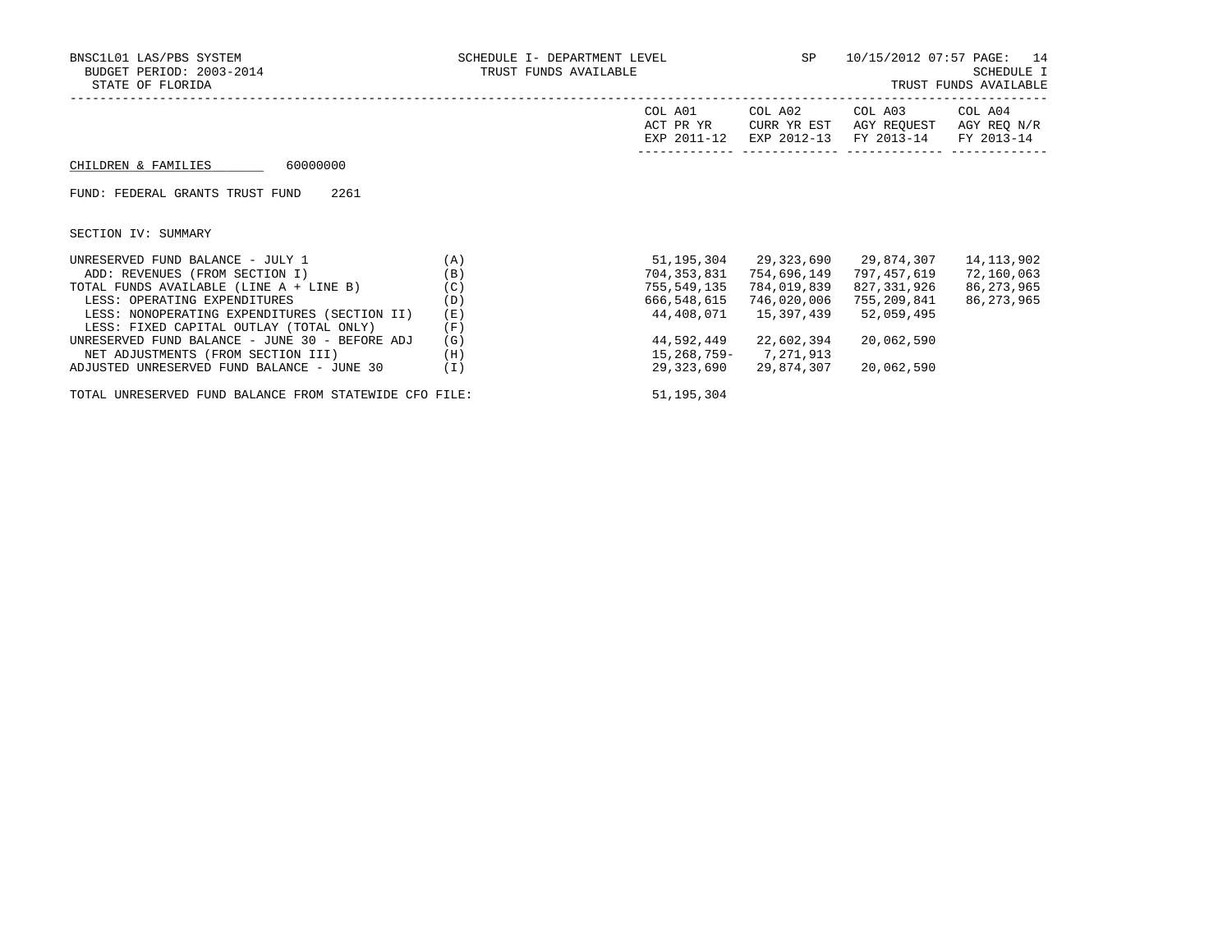------------- ------------- ------------- -------------

TRUST FUNDS AVAILABLE

|                                                                                                                                                                                                                                                                                                                                                       |      |  |                                                                                                  |                                                                              |                                                                                      |                         |                                                                                                                                                                                                                                                          |                                                 | EXP 2011-12 EXP 2012-13 FY 2013-14    | FY 2013-14 |
|-------------------------------------------------------------------------------------------------------------------------------------------------------------------------------------------------------------------------------------------------------------------------------------------------------------------------------------------------------|------|--|--------------------------------------------------------------------------------------------------|------------------------------------------------------------------------------|--------------------------------------------------------------------------------------|-------------------------|----------------------------------------------------------------------------------------------------------------------------------------------------------------------------------------------------------------------------------------------------------|-------------------------------------------------|---------------------------------------|------------|
| CHILDREN & FAMILIES 60000000                                                                                                                                                                                                                                                                                                                          |      |  |                                                                                                  |                                                                              |                                                                                      |                         |                                                                                                                                                                                                                                                          |                                                 |                                       |            |
| FUND: GRANTS AND DONATIONS TF 2339                                                                                                                                                                                                                                                                                                                    |      |  |                                                                                                  |                                                                              |                                                                                      |                         |                                                                                                                                                                                                                                                          |                                                 |                                       |            |
| SECTION I: DETAIL OF REVENUES                                                                                                                                                                                                                                                                                                                         | CODE |  |                                                                                                  |                                                                              | REVENUE CAP SVC AUTH MATCHING %<br>CHG % ST I/C LOC I/C                              | CFDA<br>NO <sub>z</sub> |                                                                                                                                                                                                                                                          |                                                 |                                       |            |
| A5 STGCAS - CASEY FND 001100 NO 0.0<br>M3 SUB ABUSE SURCHG FEE 001200 NO 8.0<br>M5 FINES GUARD AD LITUM 001200 NO 8.0<br>M5 FINES GUARD AD LITUM<br>M6 STLPMA HOSP PRV<br>R1 REFUNDS<br>T3 TSF FRM 65 DEA 2516<br>M1 PY WAR CANC<br>M1 PY WAR CANC<br>T3 TSF TRM 65 DEA 2516<br>001500 NO 0.0<br>M1 PY WAR CANC<br>T3 THID ADV CNTRS<br>001200 NO 0.0 |      |  | 216.00<br>261.00<br>216.00<br>63.165<br>938.23<br>938.10<br>216.00<br>216.32<br>216.00<br>216.00 | 0.00<br>0.00<br>0.00<br>0.00<br>0.00<br>0.00<br>0.00<br>0.00<br>0.00<br>0.00 | 0.00<br>0.00<br>0.00<br>0.00<br>0.00<br>0.00<br>0.00<br>0.00<br>0.00<br>0.00<br>0.00 |                         | $27,425$<br>$2,279$<br>$10,940$<br>$39,527$<br>$10,940$<br>$4,866$<br>$26,053$<br>$30,000$<br>$3,259,650$<br>$4,168,479$<br>$62,024$<br>$1,200$<br>$64,180$<br>$64,180$<br>$64,180$<br>$64,180$<br>$64,180$<br>$64,180$<br>$64,180$<br>$64,180$<br>1,200 | 400,000 333,100 333,100<br>86,658 86,658 86,658 |                                       |            |
| TOTAL TO LINE B IN SECTION IV<br>SECTION II: DETAIL OF NONOPERATING EXPENDITURES                                                                                                                                                                                                                                                                      |      |  | 938.10                                                                                           | 0.00                                                                         |                                                                                      |                         |                                                                                                                                                                                                                                                          | 4,168,644 5,098,998 5,133,527                   |                                       |            |
|                                                                                                                                                                                                                                                                                                                                                       |      |  |                                                                                                  | OBJECT<br>CODE                                                               | TRANSFER CFDA<br>TO BE                                                               | NO.                     |                                                                                                                                                                                                                                                          |                                                 |                                       |            |
| FR 5% TF RESERVE<br>RS RSV CHILD ADV CNTRS SUB<br>RT RSV CHILD ADV CNTRS<br>S1 SERVICE CHARGE TO GR<br>S2 SCGR CH TO GR PY<br>T5 TSFR GUARD AD LITUM (21)<br>U1 UNFUNDED BUDGET                                                                                                                                                                       |      |  |                                                                                                  | 999000<br>899000<br>899000<br>880000<br>880000<br>810000<br>899000           | 21000000                                                                             |                         | $281,577$<br>$2,084$<br>$2,969$<br>$27,600$<br>$27,600$<br>$27,600$<br>$27,600$<br>$27,600$                                                                                                                                                              |                                                 | 20,522<br>85,938<br>$110,593-92,742-$ |            |
| TOTAL TO LINE E IN SECTION IV                                                                                                                                                                                                                                                                                                                         |      |  |                                                                                                  |                                                                              |                                                                                      |                         |                                                                                                                                                                                                                                                          | 307,630 357,458 279,626                         |                                       |            |
| SECTION III: ADJUSTMENTS                                                                                                                                                                                                                                                                                                                              |      |  |                                                                                                  | OBJECT<br>CODE                                                               |                                                                                      |                         |                                                                                                                                                                                                                                                          |                                                 |                                       |            |
| A1 PY NON CERT REC<br>A2 PY MAN SW ADJ<br>A3 SEPTEMBER RVSNS<br>A5 CY MAN SWFSA<br>A7 ROUNDING ADJ                                                                                                                                                                                                                                                    |      |  |                                                                                                  | 991000<br>991000<br>991000<br>991000<br>991000                               |                                                                                      |                         | $800 -$<br>490,488<br>1,528<br>4,923<br>$\sim$ 2                                                                                                                                                                                                         | 1                                               |                                       |            |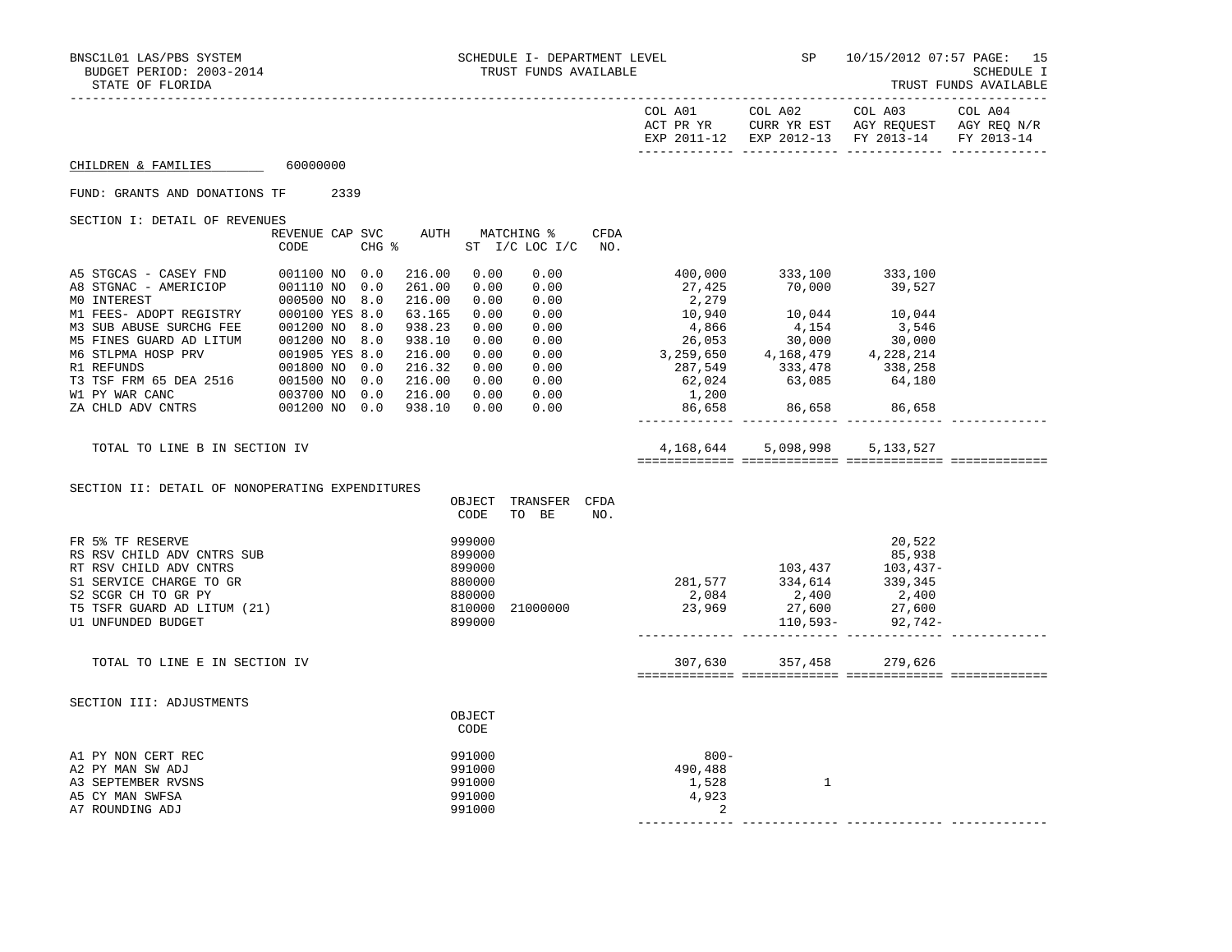| BNSC1L01 LAS/PBS SYSTEM<br>BUDGET PERIOD: 2003-2014<br>STATE OF FLORIDA | SCHEDULE I- DEPARTMENT LEVEL SP<br>TRUST FUNDS AVAILABLE |             |                                     |                                                                         | 10/15/2012 07:57 PAGE: 16<br><b>SCHEDULE I</b><br>TRUST FUNDS AVAILABLE |
|-------------------------------------------------------------------------|----------------------------------------------------------|-------------|-------------------------------------|-------------------------------------------------------------------------|-------------------------------------------------------------------------|
|                                                                         |                                                          | COL A01     | COL A02                             | COL A03                                                                 | COL A04                                                                 |
|                                                                         |                                                          | EXP 2011-12 |                                     | ACT PR YR CURR YR EST AGY REQUEST AGY REQ N/R<br>EXP 2012-13 FY 2013-14 | FY 2013-14                                                              |
| 600000000<br>CHILDREN & FAMILIES                                        |                                                          |             |                                     |                                                                         |                                                                         |
| 2339<br>FUND: GRANTS AND DONATIONS TF                                   |                                                          |             |                                     |                                                                         |                                                                         |
| TOTAL TO LINE H IN SECTION IV                                           |                                                          |             | 496,141                             |                                                                         |                                                                         |
| SECTION IV: SUMMARY                                                     |                                                          |             |                                     |                                                                         |                                                                         |
| UNRESERVED FUND BALANCE - JULY 1                                        | (A)                                                      |             | 2, 187, 385 2, 025, 334 248, 710    |                                                                         |                                                                         |
| ADD: REVENUES (FROM SECTION I)                                          | (B)                                                      |             | 4, 168, 644 5, 098, 998 5, 133, 527 |                                                                         |                                                                         |
| TOTAL FUNDS AVAILABLE (LINE A + LINE B)                                 | (C)                                                      |             | $6,356,029$ $7,124,332$             | 5,382,237                                                               |                                                                         |
| LESS: OPERATING EXPENDITURES                                            | (D)                                                      |             | 4,519,206 6,518,165 4,861,921       |                                                                         |                                                                         |
| LESS: NONOPERATING EXPENDITURES (SECTION II)                            | (E)                                                      |             | 307,630 357,458 279,626             |                                                                         |                                                                         |
| LESS: FIXED CAPITAL OUTLAY (TOTAL ONLY)                                 | (F)                                                      |             |                                     |                                                                         |                                                                         |
| UNRESERVED FUND BALANCE - JUNE 30 - BEFORE ADJ                          | (G)                                                      |             | 1,529,193 248,709                   | 240,690                                                                 |                                                                         |
| NET ADJUSTMENTS (FROM SECTION III)                                      | (H)                                                      | 496,141     |                                     |                                                                         |                                                                         |
| ADJUSTED UNRESERVED FUND BALANCE - JUNE 30                              | (I)                                                      |             | 2,025,334 248,710                   | 240,690                                                                 |                                                                         |
| TOTAL UNRESERVED FUND BALANCE FROM STATEWIDE CFO FILE:                  |                                                          | 2,187,385   |                                     |                                                                         |                                                                         |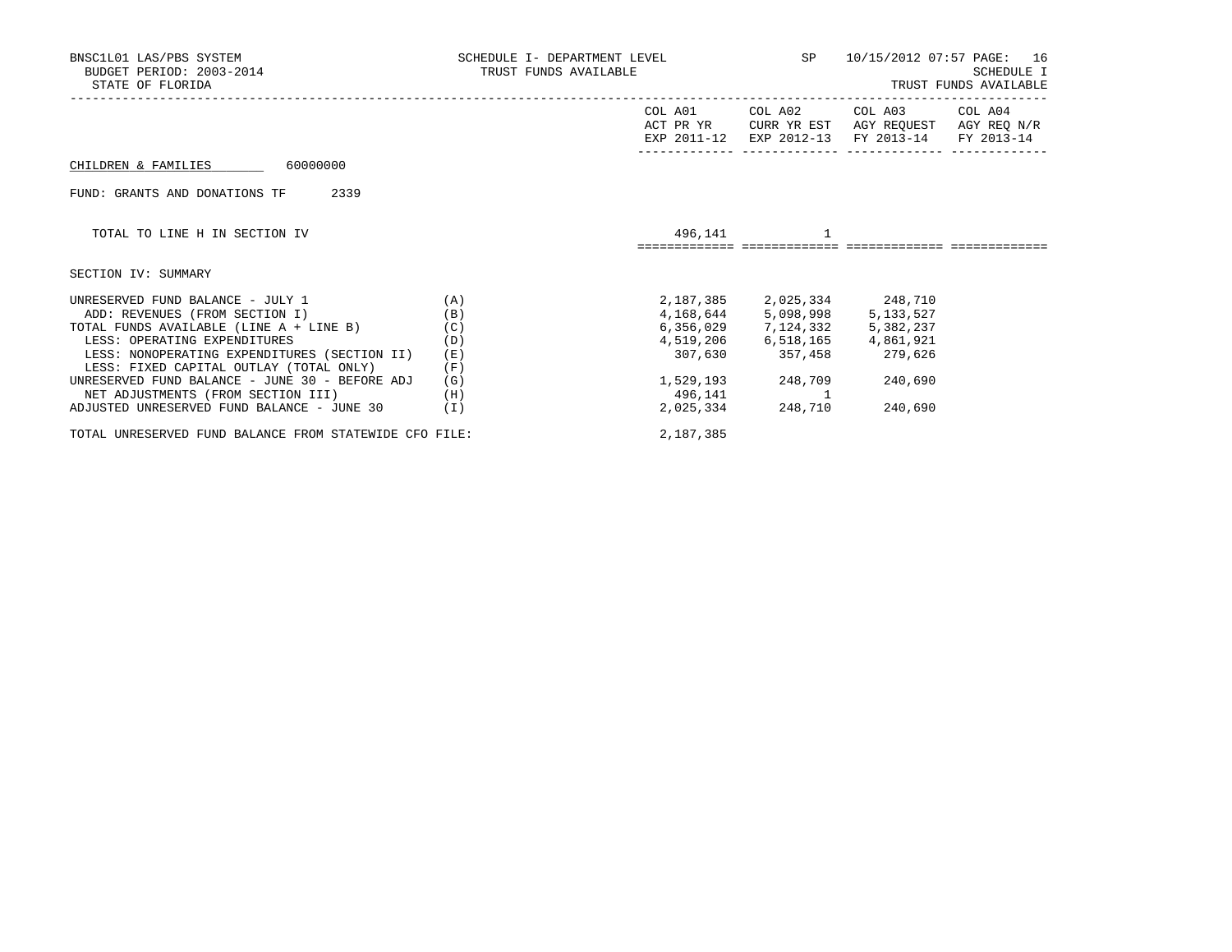|  |  | TRUST FUNDS AVAILABL! |
|--|--|-----------------------|
|--|--|-----------------------|

|                                                                                                                                                                                                                                                                                      |                                |  |                                                                                                   |                                                          |                                                |                  |                                                                                                                                                                                                   | COL A01 COL A02 COL A03<br>ACT PR YR $\,$ CURR YR EST $\,$ AGY REQUEST $\,$ AGY REQ $\rm N/R$<br>EXP 2011-12 EXP 2012-13 FY 2013-14 |                            | COL A04<br>FY 2013-14 |
|--------------------------------------------------------------------------------------------------------------------------------------------------------------------------------------------------------------------------------------------------------------------------------------|--------------------------------|--|---------------------------------------------------------------------------------------------------|----------------------------------------------------------|------------------------------------------------|------------------|---------------------------------------------------------------------------------------------------------------------------------------------------------------------------------------------------|-------------------------------------------------------------------------------------------------------------------------------------|----------------------------|-----------------------|
| CHILDREN & FAMILIES 60000000                                                                                                                                                                                                                                                         |                                |  |                                                                                                   |                                                          |                                                |                  |                                                                                                                                                                                                   |                                                                                                                                     |                            |                       |
| FUND: WELFARE TRANSITION TF 2401                                                                                                                                                                                                                                                     |                                |  |                                                                                                   |                                                          |                                                |                  |                                                                                                                                                                                                   |                                                                                                                                     |                            |                       |
| SECTION I: DETAIL OF REVENUES                                                                                                                                                                                                                                                        |                                |  |                                                                                                   |                                                          | REVENUE CAP SVC AUTH MATCHING %                | <b>CFDA</b>      |                                                                                                                                                                                                   |                                                                                                                                     |                            |                       |
|                                                                                                                                                                                                                                                                                      | CODE                           |  | $CHG$ $\approx$                                                                                   |                                                          | ST I/C LOC I/C NO.                             |                  |                                                                                                                                                                                                   |                                                                                                                                     |                            |                       |
| B1 BGGPTC BG - TANF 80/20 000750 NO 0.0<br>M1 INTEREST - FED GRANTS<br>R1 REFUNDS<br>W1 PY WAR CANC 003700 NO 0.0                                                                                                                                                                    | 000504 NO 0.0<br>001800 NO 0.0 |  | 20.506<br>20.506<br>20.506<br>20.506 0.00<br>20.506 0.00<br>20.506                                | 0.00<br>0.00<br>0.00<br>0.00                             | 0.00<br>0.00<br>0.00<br>0.00                   | $0.00$<br>$0.00$ | 93.558 396,693,122 418,286,563 386,929,109<br>93.575 110,662,021<br>93.714 911,152<br>3,643<br>246,855<br>924                                                                                     | 110,662,021 110,662,021                                                                                                             |                            |                       |
| TOTAL TO LINE B IN SECTION IV                                                                                                                                                                                                                                                        |                                |  |                                                                                                   |                                                          |                                                |                  |                                                                                                                                                                                                   | 508,517,717   528,948,584   497,591,130                                                                                             |                            |                       |
| SECTION II: DETAIL OF NONOPERATING EXPENDITURES                                                                                                                                                                                                                                      |                                |  |                                                                                                   | CODE                                                     | OBJECT TRANSFER CFDA<br>TO BE                  | NO.              |                                                                                                                                                                                                   |                                                                                                                                     |                            |                       |
| <b>B4 UNFUNDED BUDGET</b><br>R1 REFUNDS<br>TB TSFR TO DOH (64)<br>T1 TSFR TO AWI (75)2401 SR<br>T2 TSFR TO AWI (75)- CCDF2098<br>T3 TSFR TO AWI (75) 2401 WB<br>T5 TSFR TO OEL (48) 2401 SR<br>T6 TSFR TO OEL (48) - CCDF 2098<br>T7 TSFR TO DEO (40) WB 2401<br>U2 6152012 SSEC ADJ |                                |  | $86000$<br>810000<br>810000<br>810000<br>810000<br>810000<br>810000<br>810000<br>4<br>810000<br>9 | 899000                                                   | 60000000<br>64000000 93.558<br>48000000 93.558 |                  | 3,643<br>75000000 93.558 24,569,397<br>75000000 93.558 27,665,505<br>75000000 93.558 18,906,493<br>73,708,192<br>48000000 93.558 82,996,516 110,662,021 110,662,021<br>40000000 93.558 62,596,740 | 26,527-<br>5,500,000<br>98,277,590 98,277,590<br>74,640,736 74,653,991<br>12,559,949 8,070,653                                      |                            |                       |
| U3 LEGISLATIVE ADJ INC ADM FNDS<br><b>U4 REFUNDS</b>                                                                                                                                                                                                                                 |                                |  |                                                                                                   | 860000                                                   |                                                |                  |                                                                                                                                                                                                   | 26,527                                                                                                                              | 14, 446, 512-30, 666, 839- |                       |
| TOTAL TO LINE E IN SECTION IV                                                                                                                                                                                                                                                        |                                |  |                                                                                                   |                                                          |                                                |                  |                                                                                                                                                                                                   | 290, 446, 486 287, 193, 784 260, 997, 416                                                                                           |                            |                       |
| SECTION III: ADJUSTMENTS                                                                                                                                                                                                                                                             |                                |  |                                                                                                   | OBJECT<br>CODE                                           |                                                |                  |                                                                                                                                                                                                   |                                                                                                                                     |                            |                       |
| AA ADJ LINE A PY CF B<br>A1 ACCOUNTING ADJUSTMENT<br>A3 PY MAN SWFS ADJ<br>A5 PY MAN SWFS ADJ<br>A7 PY NON CERT PAY<br>A9 SEPTEMBER RVSNS                                                                                                                                            |                                |  |                                                                                                   | 991000<br>991000<br>991000<br>991000<br>991000<br>991000 |                                                |                  | $23,058-$<br>$391 -$<br>1,945,353<br>121,564–<br>152,402<br>353,267                                                                                                                               | 574,531                                                                                                                             |                            |                       |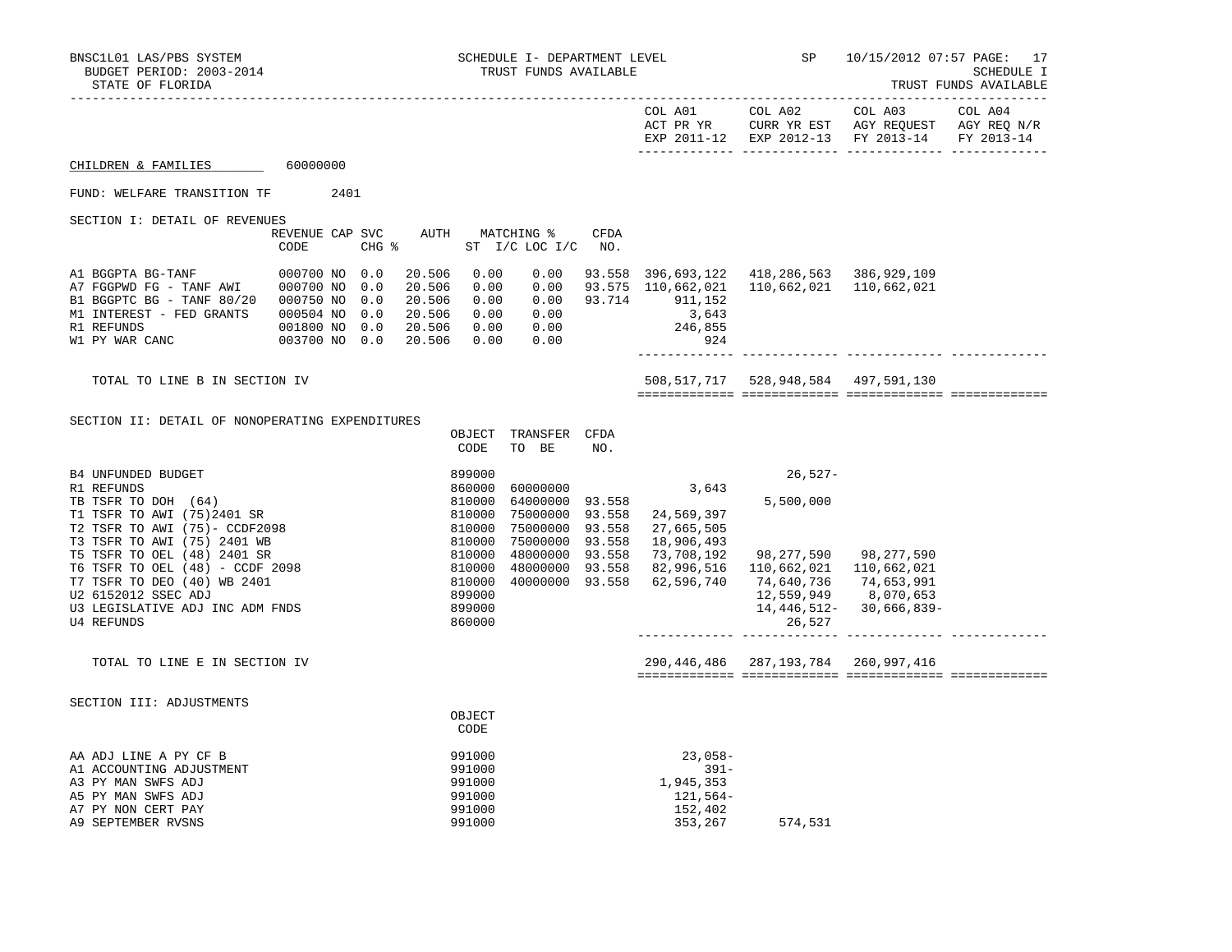| BNSC1L01 LAS/PBS SYSTEM<br>BUDGET PERIOD: 2003-2014<br>STATE OF FLORIDA                                                         | SCHEDULE I- DEPARTMENT LEVEL<br>TRUST FUNDS AVAILABLE |                                           | SP                                                                                                                                | 10/15/2012 07:57 PAGE: 18 | SCHEDULE I<br>TRUST FUNDS AVAILABLE |
|---------------------------------------------------------------------------------------------------------------------------------|-------------------------------------------------------|-------------------------------------------|-----------------------------------------------------------------------------------------------------------------------------------|---------------------------|-------------------------------------|
|                                                                                                                                 |                                                       |                                           | COL A01 COL A02 COL A03 COL A04<br>ACT PR YR CURR YR EST AGY REQUEST AGY REQ N/R<br>EXP 2011-12 EXP 2012-13 FY 2013-14 FY 2013-14 |                           |                                     |
| 60000000<br>CHILDREN & FAMILIES                                                                                                 |                                                       |                                           |                                                                                                                                   |                           |                                     |
| 2401<br>FUND: WELFARE TRANSITION TF                                                                                             |                                                       |                                           |                                                                                                                                   |                           |                                     |
| SECTION III: ADJUSTMENTS                                                                                                        |                                                       |                                           |                                                                                                                                   |                           |                                     |
|                                                                                                                                 | OBJECT<br>CODE                                        |                                           |                                                                                                                                   |                           |                                     |
| B1 CY NON CERT REC<br>B3 CY MANUAL SWD FIN STATEMENT ADJ                                                                        | 991000<br>991000                                      | 1,346<br>$5,262,819-$                     |                                                                                                                                   |                           |                                     |
| B5 ROUNDING ADJUSTMENTS                                                                                                         | 991000                                                | 27                                        |                                                                                                                                   |                           |                                     |
| TOTAL TO LINE H IN SECTION IV                                                                                                   |                                                       | $2,955,437-$                              | 574,531                                                                                                                           |                           |                                     |
| SECTION IV: SUMMARY                                                                                                             |                                                       |                                           |                                                                                                                                   |                           |                                     |
| UNRESERVED FUND BALANCE - JULY 1<br>ADD: REVENUES (FROM SECTION I)                                                              | (A)<br>(B)                                            |                                           | 6,100,091 6,430,256<br>508,517,717 528,948,584                                                                                    | 497,591,130               |                                     |
| TOTAL FUNDS AVAILABLE (LINE A + LINE B)<br>LESS: OPERATING EXPENDITURES<br>LESS: NONOPERATING EXPENDITURES (SECTION II)         | (C)<br>(D)<br>(E)                                     | 514,617,808<br>214,785,629<br>290,446,486 | 535,378,840 497,591,130<br>248,759,587 236,593,714<br>287,193,784 260,997,416                                                     |                           |                                     |
| LESS: FIXED CAPITAL OUTLAY (TOTAL ONLY)<br>UNRESERVED FUND BALANCE - JUNE 30 - BEFORE ADJ<br>NET ADJUSTMENTS (FROM SECTION III) | (F)<br>(G)<br>(H)                                     | 9,385,693<br>2,955,437–                   | $574, 531 -$<br>574,531                                                                                                           |                           |                                     |
| ADJUSTED UNRESERVED FUND BALANCE - JUNE 30                                                                                      | ( I )                                                 | 6,430,256                                 |                                                                                                                                   |                           |                                     |
| TOTAL UNRESERVED FUND BALANCE FROM STATEWIDE CFO FILE:                                                                          |                                                       | 6,100,091                                 |                                                                                                                                   |                           |                                     |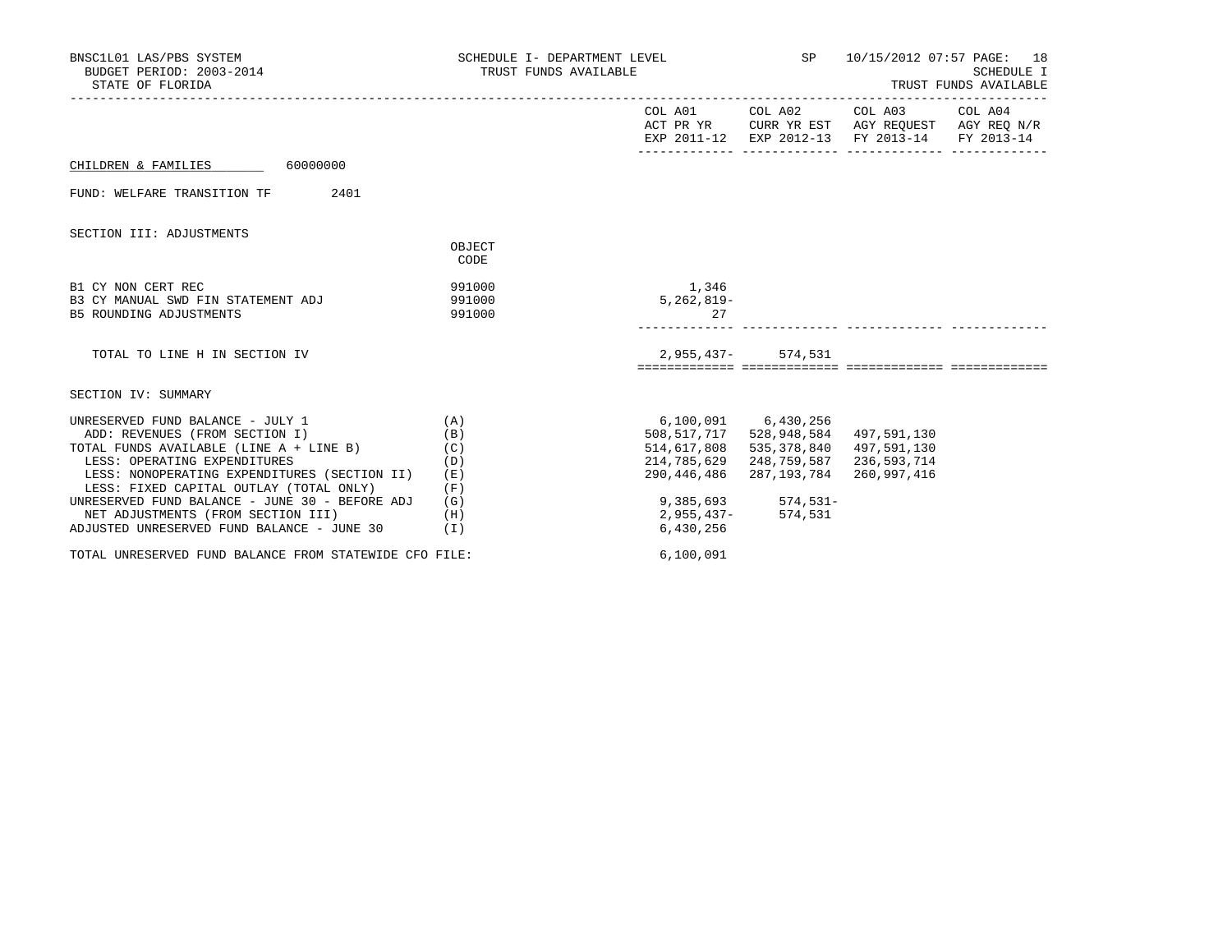| TRUST FUNDS AVAILABLI |  |
|-----------------------|--|
|-----------------------|--|

|                                                                                                                                                                 |                                      |     |                  |              |                                           |                    |            | EXP 2011-12 EXP 2012-13 FY 2013-14 FY 2013-14                                                                                                                                                                                 |        |  |
|-----------------------------------------------------------------------------------------------------------------------------------------------------------------|--------------------------------------|-----|------------------|--------------|-------------------------------------------|--------------------|------------|-------------------------------------------------------------------------------------------------------------------------------------------------------------------------------------------------------------------------------|--------|--|
| CHILDREN & FAMILIES 60000000                                                                                                                                    |                                      |     |                  |              |                                           |                    |            |                                                                                                                                                                                                                               |        |  |
| FUND: OPERATIONS AND MAINT TF 2516                                                                                                                              |                                      |     |                  |              |                                           |                    |            |                                                                                                                                                                                                                               |        |  |
| SECTION I: DETAIL OF REVENUES                                                                                                                                   |                                      |     |                  |              |                                           |                    |            |                                                                                                                                                                                                                               |        |  |
|                                                                                                                                                                 | REVENUE CAP SVC $\quad$ AUTH<br>CODE |     |                  |              | MATCHING %<br>CHG % ST I/C LOC I/C        | <b>CFDA</b><br>NO. |            |                                                                                                                                                                                                                               |        |  |
| $\begin{tabular}{lllllll} \texttt{MA MED PART D COLL} & \texttt{000109 NO} & 0.0 \\ \end{tabular}$                                                              |                                      |     | 394.487 0.00     |              |                                           |                    |            |                                                                                                                                                                                                                               |        |  |
|                                                                                                                                                                 |                                      |     | 394.457 0.00     |              |                                           |                    |            |                                                                                                                                                                                                                               |        |  |
|                                                                                                                                                                 |                                      |     | 394.457 0.00     |              |                                           |                    |            |                                                                                                                                                                                                                               |        |  |
|                                                                                                                                                                 |                                      |     | 561.19           | 0.00         |                                           |                    |            |                                                                                                                                                                                                                               |        |  |
| MI LIQUOR LICNS FEES-DPBR 000100 YES 8.0<br>M2 MAINTENANCE FEES 000100 YES 8.0<br>M5 CSE NON IV-E 000109 NO 0.0                                                 |                                      |     | 402.33           | 0.00         |                                           |                    |            |                                                                                                                                                                                                                               |        |  |
|                                                                                                                                                                 |                                      |     | 402.33           | 0.00         |                                           |                    |            |                                                                                                                                                                                                                               |        |  |
| M9 REIMB CLIENT CUST CARE 000109 NO                                                                                                                             |                                      | 0.0 | 402.33           | 0.00         |                                           |                    |            |                                                                                                                                                                                                                               |        |  |
|                                                                                                                                                                 |                                      |     | 409              | 0.00         |                                           |                    |            |                                                                                                                                                                                                                               |        |  |
|                                                                                                                                                                 |                                      |     | 402.33           | 0.00         |                                           |                    |            |                                                                                                                                                                                                                               |        |  |
| N2 DAYCARE PROG LICSE FEE  000200 YES 8.0                                                                                                                       |                                      |     | 402.315 0.00     |              |                                           |                    |            |                                                                                                                                                                                                                               |        |  |
| N3 DRUG ABUSE TRMT FEES<br>N4 MISCELLANEOUS RCPTS                                                                                                               | 000200 YES 8.0                       |     | 397.407 0.00     |              |                                           |                    |            |                                                                                                                                                                                                                               |        |  |
|                                                                                                                                                                 | 000400 YES 8.0                       |     | 409              | 0.00         |                                           |                    |            |                                                                                                                                                                                                                               |        |  |
| N6 CHILD DAYCAR ADMIN FINE 001200 NO 8.0                                                                                                                        |                                      |     | 402.315 0.00     |              |                                           |                    |            |                                                                                                                                                                                                                               |        |  |
| 04 FSH SALE GDS/SV TO DOC<br>05 SALE GOODS TO ST AGCY                                                                                                           | 001903 NO 0.0<br>001903 NO 0.0       |     | 215.32<br>402.33 | 0.00<br>0.00 |                                           |                    |            |                                                                                                                                                                                                                               |        |  |
| 06 SALES OF GOODS / SERV                                                                                                                                        | 001903 NO                            | 0.0 | 215.32           | 0.00         |                                           |                    |            |                                                                                                                                                                                                                               |        |  |
| O7 FEES FOR COPIES                                                                                                                                              | 001904 NO 8.0                        |     | 409.000 0.00     |              |                                           |                    |            |                                                                                                                                                                                                                               |        |  |
| 09 SECURITY / ESCROW DEP 002700 NO                                                                                                                              |                                      | 0.0 | 215.32           | 0.00         |                                           |                    |            |                                                                                                                                                                                                                               |        |  |
|                                                                                                                                                                 |                                      |     | 409.000 0.00     |              |                                           |                    |            |                                                                                                                                                                                                                               |        |  |
|                                                                                                                                                                 |                                      |     | 216.32           | 0.00         |                                           |                    |            |                                                                                                                                                                                                                               |        |  |
|                                                                                                                                                                 |                                      |     | 216.000 0.00     |              |                                           |                    |            |                                                                                                                                                                                                                               |        |  |
|                                                                                                                                                                 |                                      |     | 216.000 0.00     |              |                                           |                    |            |                                                                                                                                                                                                                               |        |  |
|                                                                                                                                                                 |                                      |     | 216.000 0.00     |              |                                           |                    |            |                                                                                                                                                                                                                               |        |  |
| W1 PY WAR CANC 003700 NO 0.0                                                                                                                                    |                                      |     | 216.000 0.00     |              |                                           |                    | 0.00<br>22 |                                                                                                                                                                                                                               |        |  |
| TOTAL TO LINE B IN SECTION IV                                                                                                                                   |                                      |     |                  |              |                                           |                    |            | 24, 145, 306 24, 279, 666 23, 922, 818                                                                                                                                                                                        |        |  |
|                                                                                                                                                                 |                                      |     |                  |              |                                           |                    |            |                                                                                                                                                                                                                               |        |  |
| SECTION II: DETAIL OF NONOPERATING EXPENDITURES                                                                                                                 |                                      |     |                  |              |                                           |                    |            |                                                                                                                                                                                                                               |        |  |
|                                                                                                                                                                 |                                      |     |                  |              | OBJECT TRANSFER CFDA                      |                    |            |                                                                                                                                                                                                                               |        |  |
|                                                                                                                                                                 |                                      |     |                  | CODE         | TO BE                                     | NO.                |            |                                                                                                                                                                                                                               |        |  |
|                                                                                                                                                                 |                                      |     |                  | 899000       |                                           |                    |            | 2,306,261                                                                                                                                                                                                                     |        |  |
|                                                                                                                                                                 |                                      |     |                  | 999000       |                                           |                    |            |                                                                                                                                                                                                                               | 31,847 |  |
|                                                                                                                                                                 |                                      |     |                  | 999000       |                                           |                    |            |                                                                                                                                                                                                                               |        |  |
|                                                                                                                                                                 |                                      |     |                  | 999000       |                                           |                    |            |                                                                                                                                                                                                                               |        |  |
|                                                                                                                                                                 |                                      |     | 860000<br>880000 |              |                                           |                    |            |                                                                                                                                                                                                                               |        |  |
|                                                                                                                                                                 |                                      |     |                  |              |                                           |                    |            |                                                                                                                                                                                                                               |        |  |
|                                                                                                                                                                 |                                      |     |                  |              | $860000$<br>$880000$<br>$810000$ 60900101 |                    |            |                                                                                                                                                                                                                               |        |  |
| E1 EOG0019<br>FP 5% TF RESERVE CC<br>FQ S 402 13 F.S. CC RSV<br>FR 5% TF RESERVE<br>R1 REFUNDS<br>S1 SERVICE CHARGE TO GR<br>TO TSFR TO 2516<br>T5 TSFR TO 2516 |                                      |     |                  |              | 810000 60900101                           |                    |            | $106,246$ $126,773$ $1,175,331$ $140,549$ $100,000$ $131,171$ $136,106$ $142,796$ $410,252$ $410,252$ $100,252$ $100,252$ $100,252$ $100,252$ $100,252$ $100,252$ $100,252$ $100,252$ $100,252$ $100,252$ $100,252$ $100,252$ |        |  |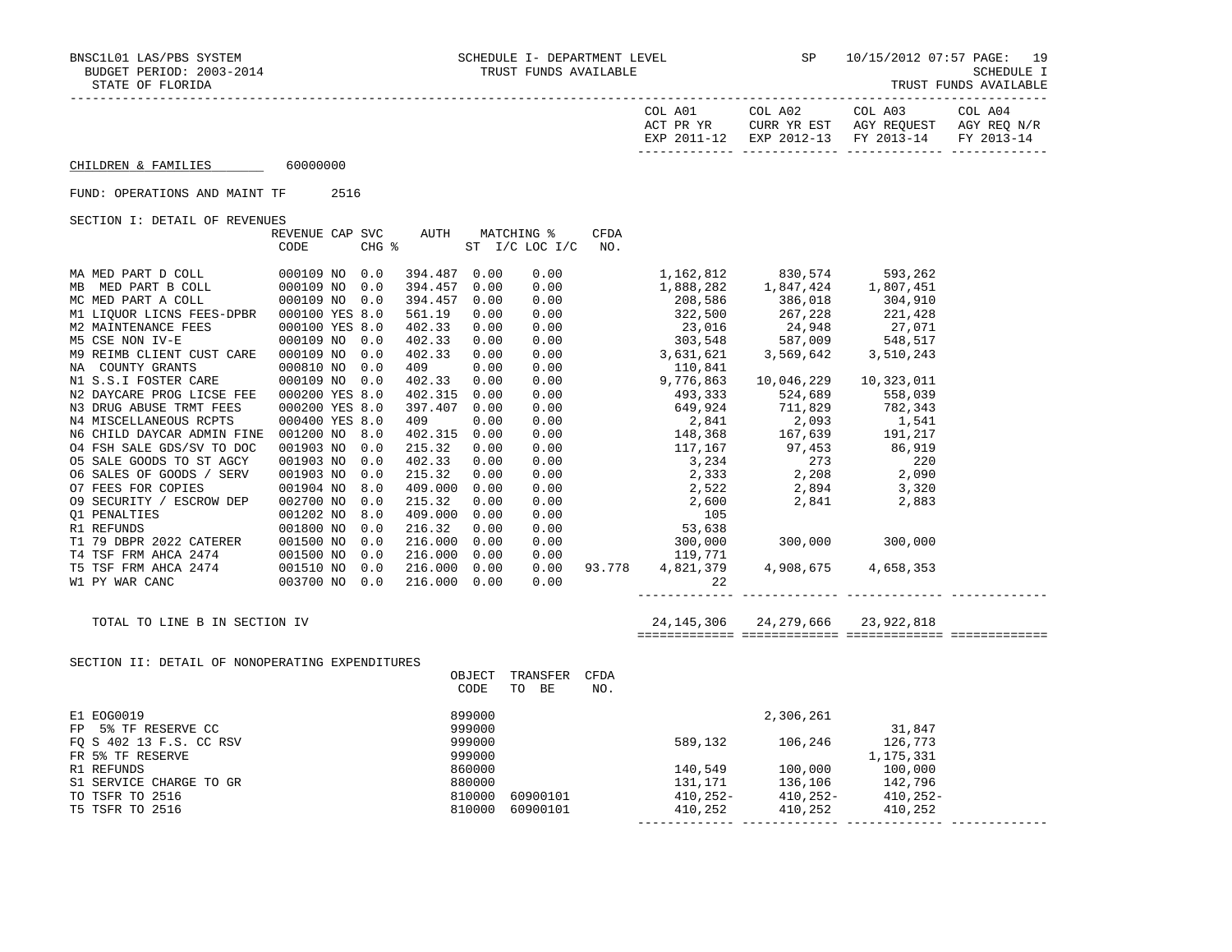| BNSC1L01 LAS/PBS SYSTEM<br>BUDGET PERIOD: 2003-2014<br>STATE OF FLORIDA                                                                                                                                                                                                                                                                                                                                                                            | SCHEDULE I- DEPARTMENT LEVEL<br>TRUST FUNDS AVAILABLE |                                          |                                                                                                                                                                                           | SP 10/15/2012 07:57 PAGE:<br>20<br>SCHEDULE I<br>TRUST FUNDS AVAILABLE                                                       |  |  |
|----------------------------------------------------------------------------------------------------------------------------------------------------------------------------------------------------------------------------------------------------------------------------------------------------------------------------------------------------------------------------------------------------------------------------------------------------|-------------------------------------------------------|------------------------------------------|-------------------------------------------------------------------------------------------------------------------------------------------------------------------------------------------|------------------------------------------------------------------------------------------------------------------------------|--|--|
|                                                                                                                                                                                                                                                                                                                                                                                                                                                    |                                                       |                                          |                                                                                                                                                                                           | EXP 2011-12 EXP 2012-13 FY 2013-14 FY 2013-14                                                                                |  |  |
| CHILDREN & FAMILIES 60000000                                                                                                                                                                                                                                                                                                                                                                                                                       |                                                       |                                          |                                                                                                                                                                                           |                                                                                                                              |  |  |
| FUND: OPERATIONS AND MAINT TF 2516                                                                                                                                                                                                                                                                                                                                                                                                                 |                                                       |                                          |                                                                                                                                                                                           |                                                                                                                              |  |  |
| TOTAL TO LINE E IN SECTION IV                                                                                                                                                                                                                                                                                                                                                                                                                      |                                                       |                                          |                                                                                                                                                                                           | 860,852 2,648,613 1,576,747                                                                                                  |  |  |
| SECTION III: ADJUSTMENTS                                                                                                                                                                                                                                                                                                                                                                                                                           |                                                       |                                          |                                                                                                                                                                                           |                                                                                                                              |  |  |
|                                                                                                                                                                                                                                                                                                                                                                                                                                                    | OBJECT<br>CODE                                        |                                          |                                                                                                                                                                                           |                                                                                                                              |  |  |
| AA LINE A ADJ - PY CERT FWD B<br>A9 PY NON CERT PAY<br>B1 CY MAN SWFSA<br><b>B3 SEPTEMBER RVSNS</b><br>B5 ROUNDING ADJUSTMENTS                                                                                                                                                                                                                                                                                                                     | 991000<br>991000<br>991000<br>991000<br>991000        | $2,320-$<br>685<br>1,013,738<br>$\sim$ 2 | 97,038 214,104                                                                                                                                                                            |                                                                                                                              |  |  |
| TOTAL TO LINE H IN SECTION IV                                                                                                                                                                                                                                                                                                                                                                                                                      |                                                       |                                          | 1, 109, 143 214, 104                                                                                                                                                                      |                                                                                                                              |  |  |
| SECTION IV: SUMMARY                                                                                                                                                                                                                                                                                                                                                                                                                                |                                                       |                                          |                                                                                                                                                                                           |                                                                                                                              |  |  |
| UNRESERVED FUND BALANCE - JULY 1<br>ADD: REVENUES (FROM SECTION I)<br>TOTAL FUNDS AVAILABLE (LINE A + LINE B)<br>LESS: OPERATING EXPENDITURES<br>LESS: NONOPERATING EXPENDITURES (SECTION II) (E)<br>LESS: FIXED CAPITAL OUTLAY (TOTAL ONLY)<br>UNRESERVED FUND BALANCE - JUNE 30 - BEFORE ADJ $(G)$<br>NET ADJUSTMENTS (FROM SECTION III)<br>ADJUSTED UNRESERVED FUND BALANCE - JUNE 30<br>TOTAL UNRESERVED FUND BALANCE FROM STATEWIDE CFO FILE: | (A)<br>(B)<br>(C)<br>(D)<br>(F)<br>(H)<br>(I)         | 9,962,251                                | 9,962,251 10,925,554 588,059<br>24, 145, 306 24, 279, 666 23, 922, 818<br>34, 107, 557 35, 205, 220 24, 510, 877<br>23, 430, 294 32, 182, 652 20, 627, 117<br>860,852 2,648,613 1,576,747 | $\begin{array}{llll} 9,816,411 & 373,955 & 2,307,013 \\ 1,109,143 & 214,104 \\ 10,925,554 & 588,059 & 2,307,013 \end{array}$ |  |  |
| SCHEDULE IB: DETAIL OF UNRESERVED FUND BALANCE                                                                                                                                                                                                                                                                                                                                                                                                     | FUNDING SOURCE<br>STATE (S)<br>NONSTATE (N)           |                                          |                                                                                                                                                                                           |                                                                                                                              |  |  |
| M9 REIMBURSEMENTS FOR CLIENT CUSTODIAL CARE<br>N1 S.S.I. FOSTER CARE                                                                                                                                                                                                                                                                                                                                                                               | $\mathbf{S}$<br>S                                     | 1,148,721                                |                                                                                                                                                                                           |                                                                                                                              |  |  |
| ADJUSTED UNRESERVED FUND BALANCE - JUNE 30                                                                                                                                                                                                                                                                                                                                                                                                         |                                                       |                                          |                                                                                                                                                                                           | 10,925,554 588,059 2,307,013                                                                                                 |  |  |
|                                                                                                                                                                                                                                                                                                                                                                                                                                                    |                                                       |                                          |                                                                                                                                                                                           |                                                                                                                              |  |  |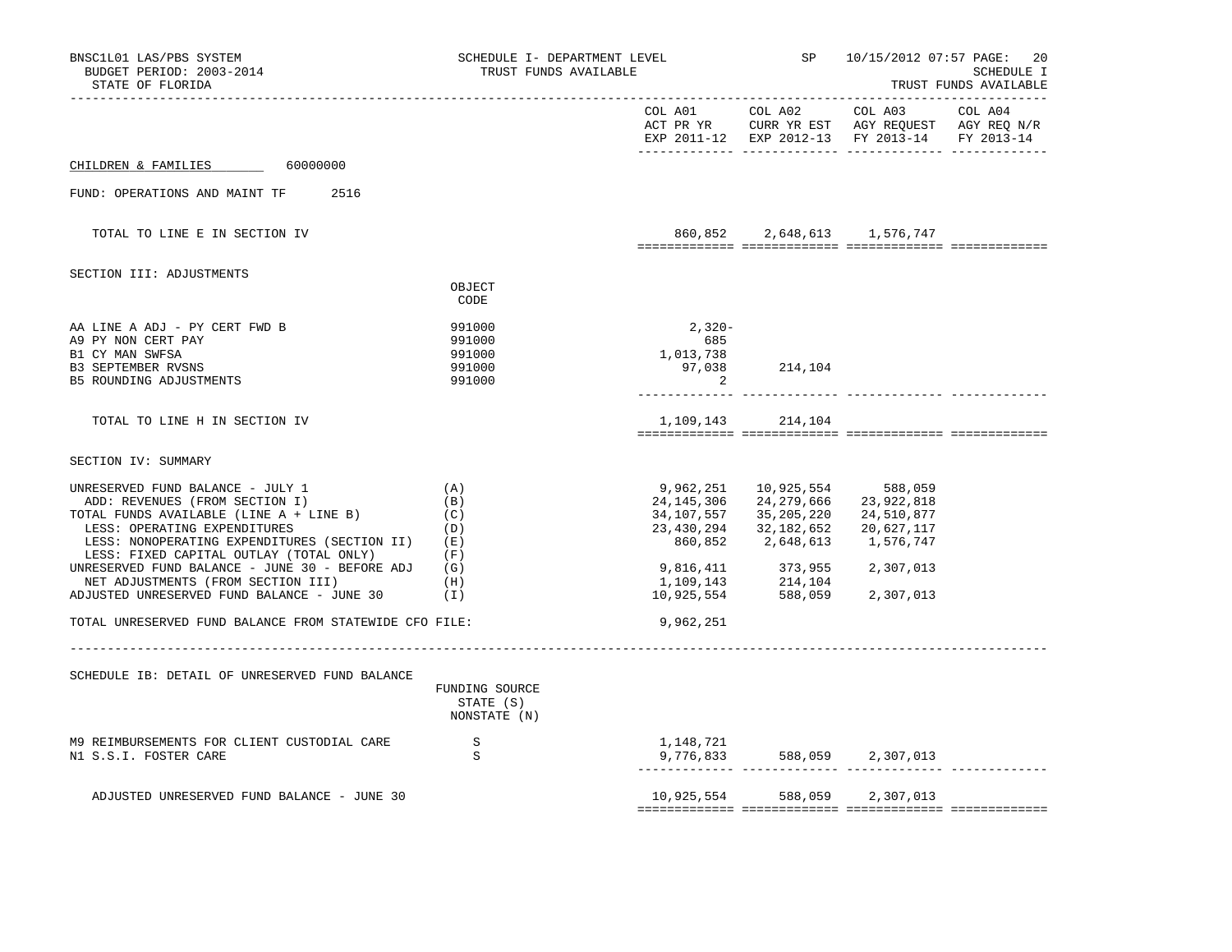|                                                                                                                                                                                                    |                                |      |                              |                                                                              |                                                       |      |                                                                                                              | COL A01 COL A02<br>ACT PR YR CURR YR EST AGY REQUEST AGY REQ N/R                                                       | COL A03    | COL A04    |
|----------------------------------------------------------------------------------------------------------------------------------------------------------------------------------------------------|--------------------------------|------|------------------------------|------------------------------------------------------------------------------|-------------------------------------------------------|------|--------------------------------------------------------------------------------------------------------------|------------------------------------------------------------------------------------------------------------------------|------------|------------|
|                                                                                                                                                                                                    |                                |      |                              |                                                                              |                                                       |      |                                                                                                              | EXP 2011-12 EXP 2012-13 FY 2013-14                                                                                     |            | FY 2013-14 |
| CHILDREN & FAMILIES                                                                                                                                                                                | 60000000                       |      |                              |                                                                              |                                                       |      |                                                                                                              |                                                                                                                        |            |            |
| FUND: SOCIAL SVCS BLK GRT TF                                                                                                                                                                       |                                | 2639 |                              |                                                                              |                                                       |      |                                                                                                              |                                                                                                                        |            |            |
| SECTION I: DETAIL OF REVENUES                                                                                                                                                                      | CODE                           |      | $CHG$ $\approx$              |                                                                              | REVENUE CAP SVC AUTH MATCHING %<br>ST I/C LOC I/C NO. | CFDA |                                                                                                              |                                                                                                                        |            |            |
| A3 BGGBSS BG - SSBG FED<br>A5 BGGPSS BG - SSBG 2 000700 NO 0.0<br>M1 INTEREST - FED GRANTS 000504 NO 0.0<br>R1 REFUNDS                                                                             | 000700 NO 0.0<br>001800 NO 0.0 |      | 20.1958 0.00<br>20.1958 0.00 |                                                                              | 20.1958 0.00 0.00                                     |      | $\begin{array}{llll} 0.00 & \quad & 3\,718 \\ 0.00 & \quad & 170\,895 \\ 0.00 & \quad & 93\,667 \end{array}$ | $0.00$ $93.667$ $104,993,006$ $105,935,485$ $100,821,684$<br>20.1958 0.00 0.00 93.667 54,852,926 55,346,631 55,463,984 |            |            |
| T4 TSF FRM 68 AHCA 2003 001510 NO 0.0                                                                                                                                                              |                                |      | 20.1958 0.00                 |                                                                              |                                                       |      |                                                                                                              | 3, 231, 532                                                                                                            |            |            |
| TOTAL TO LINE B IN SECTION IV                                                                                                                                                                      |                                |      |                              |                                                                              |                                                       |      |                                                                                                              | 160,020,545  164,513,648  156,285,668                                                                                  |            |            |
| SECTION II: DETAIL OF NONOPERATING EXPENDITURES                                                                                                                                                    |                                |      |                              |                                                                              |                                                       |      |                                                                                                              |                                                                                                                        |            |            |
|                                                                                                                                                                                                    |                                |      |                              | OBJECT<br>CODE                                                               | TRANSFER CFDA<br>TO BE                                | NO.  |                                                                                                              |                                                                                                                        |            |            |
| R1 REFUNDS<br>TM TSFR TO OEL (48) 2261<br>T1 TSFR TO DOH (64) 2639<br>T5 TSFR TO APD (67) 2639<br>T7 TSFR TO AWI (75) 2195                                                                         |                                |      |                              | 860000<br>810000<br>810000<br>810000<br>810000                               | 75000000 93.667                                       |      | 64000000 93.667 7,376,558<br>67000000 93.667 14,747,016<br>125,000                                           | $3,718$<br>48000000 93.667 $375,000$ 500,000 500,000<br>7,376,558 7,376,558<br>14,655,075                              | 12,905,075 |            |
| T8 TSFR TO DJJ (80) 2639                                                                                                                                                                           |                                |      |                              |                                                                              |                                                       |      | 810000 80000000 93.667 49,890,208                                                                            | 49,890,208                                                                                                             | 49,890,208 |            |
| TOTAL TO LINE E IN SECTION IV                                                                                                                                                                      |                                |      |                              |                                                                              |                                                       |      |                                                                                                              | 72,517,500 75,653,373 70,671,841                                                                                       |            |            |
| SECTION III: ADJUSTMENTS                                                                                                                                                                           |                                |      |                              |                                                                              |                                                       |      |                                                                                                              |                                                                                                                        |            |            |
|                                                                                                                                                                                                    |                                |      |                              | OBJECT<br>CODE                                                               |                                                       |      |                                                                                                              |                                                                                                                        |            |            |
| AA LINE A ADJ PY CERT FWD B<br>A3 PY NON CERT REC<br>A5 PY MAN SWFS ADJUSTMENT<br>A7 PY NON CERT PAY<br>A9 SEPTEMBER REVERSIONS<br>B1 CY MAN SWFSA<br>B3 ROUNDING ADJUSTMENTS<br>B4 CY NON CF RCBL |                                |      |                              | 991000<br>991000<br>991000<br>991000<br>991000<br>991000<br>991000<br>991000 |                                                       |      | 461,774-<br>3,940-<br>194,421<br>79,445<br>526,009<br>377,629<br>$27-$<br>2,566                              | 191,120                                                                                                                |            |            |
| TOTAL TO LINE H IN SECTION IV                                                                                                                                                                      |                                |      |                              |                                                                              |                                                       |      |                                                                                                              | 714,329 191,120                                                                                                        |            |            |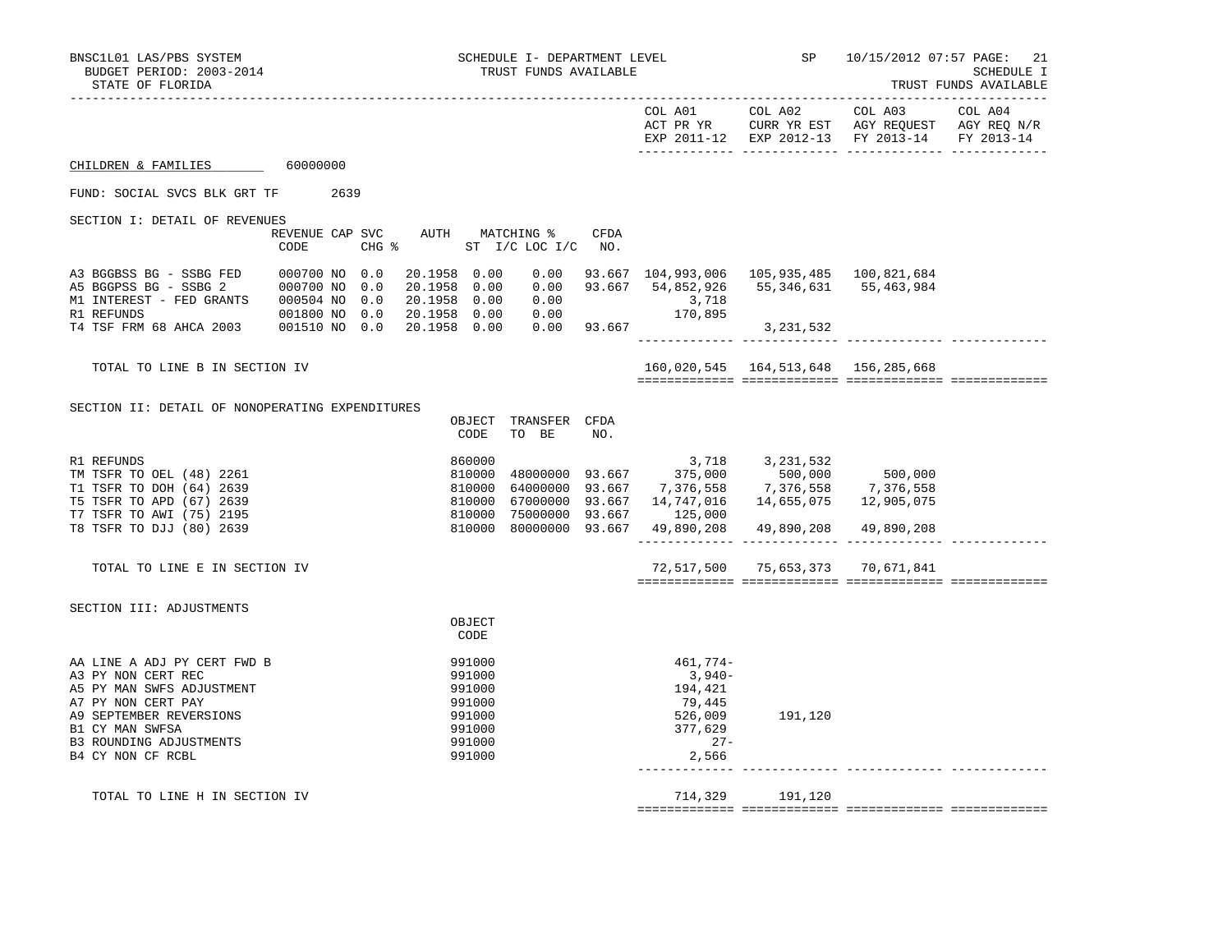| BNSC1L01 LAS/PBS SYSTEM<br>BUDGET PERIOD: 2003-2014<br>STATE OF FLORIDA                                                         | SCHEDULE I- DEPARTMENT LEVEL <b>AND SERVEL</b><br>TRUST FUNDS AVAILABLE |                                         | 10/15/2012 07:57 PAGE: 22<br>------------------------------- | SCHEDULE I<br>TRUST FUNDS AVAILABLE          |                           |
|---------------------------------------------------------------------------------------------------------------------------------|-------------------------------------------------------------------------|-----------------------------------------|--------------------------------------------------------------|----------------------------------------------|---------------------------|
|                                                                                                                                 |                                                                         | COL A01<br>ACT PR YR<br>EXP 2011-12     | COL A02<br>CURR YR EST<br>EXP 2012-13                        | COL A03 COL A04<br>AGY REOUEST<br>FY 2013-14 | AGY REQ N/R<br>FY 2013-14 |
| 60000000<br>CHILDREN & FAMILIES                                                                                                 |                                                                         |                                         |                                                              |                                              |                           |
| 2639<br>FUND: SOCIAL SVCS BLK GRT TF                                                                                            |                                                                         |                                         |                                                              |                                              |                           |
| SECTION IV: SUMMARY                                                                                                             |                                                                         |                                         |                                                              |                                              |                           |
| UNRESERVED FUND BALANCE - JULY 1<br>ADD: REVENUES (FROM SECTION I)                                                              | (A)<br>(B)                                                              | 160,020,545                             | 1,670,099 1,611,149 5,420<br>164,513,648                     | 156,285,668                                  |                           |
| TOTAL FUNDS AVAILABLE (LINE A + LINE B)<br>LESS: OPERATING EXPENDITURES<br>LESS: NONOPERATING EXPENDITURES (SECTION II)         | (C)<br>(D)<br>(E)                                                       | 161,690,644<br>88,276,324<br>72,517,500 | 166,124,797<br>90,657,124<br>75,653,373                      | 156,291,088<br>85,613,827<br>70,671,841      |                           |
| LESS: FIXED CAPITAL OUTLAY (TOTAL ONLY)<br>UNRESERVED FUND BALANCE - JUNE 30 - BEFORE ADJ<br>NET ADJUSTMENTS (FROM SECTION III) | (F)<br>(G)<br>(H)                                                       |                                         | 896,820 185,700-<br>714,329 191,120                          | 5,420                                        |                           |
| ADJUSTED UNRESERVED FUND BALANCE - JUNE 30                                                                                      | ( I )                                                                   | 1,611,149                               | 5,420                                                        | 5,420                                        |                           |

TOTAL UNRESERVED FUND BALANCE FROM STATEWIDE CFO FILE:  $1,670,099$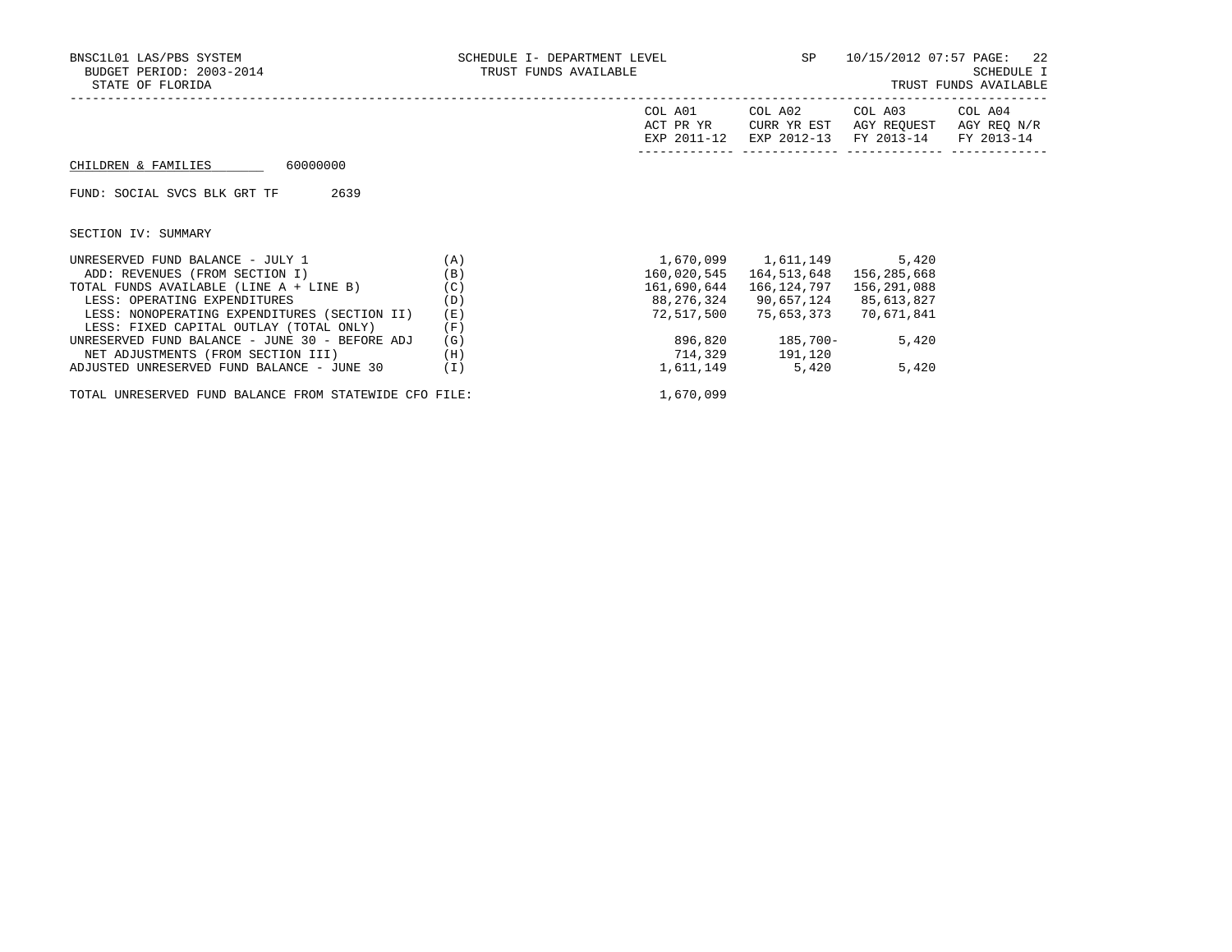| <b>COL</b><br>A01 | COL A02                |                     | COL A03<br>COL A04          |            |
|-------------------|------------------------|---------------------|-----------------------------|------------|
| ם ה<br>እ ጦጦ       | $\tau$<br>$\tau$ TIP R | YR<br>고여<br>AGY     | REOUEST<br>AGY              | RFC.       |
|                   |                        |                     | $\sim$ $\sim$ $\sim$ $\sim$ |            |
| <b>TYD</b>        | <b>FYL</b>             | <b>FV</b><br>່າ-1 - | $2013 - 14$<br><b>DV</b>    | $2013 - 1$ |

------------- ------------- ------------- -------------

 $CHILDREN & FAMILIES$  60000000

## FUND: WORKING CAPITAL TRUST FUND 2792

SECTION I: DETAIL OF REVENUES

|                          | REVENUE CAP | <b>SVC</b> | AUTH    |      | MATCHING %     | CFDA |            |              |            |            |
|--------------------------|-------------|------------|---------|------|----------------|------|------------|--------------|------------|------------|
|                          | CODE        | CHG %      |         |      | ST I/C LOC I/C | NO.  |            |              |            |            |
|                          |             |            |         |      |                |      |            |              |            |            |
| M3 OITS DP SVC 64 DOH    | 004801 NO   | 0.0        | 215.32  | 0.00 | 0.00           |      | 1,172,708  | 1,274,524    | 1,282,859  |            |
| M7 OITS DP SVC 67 APD    | 004801 NO   | 0.0        | 215.32  | 0.00 | 0.00           |      | 219,002    | 302,438      | 302,438    |            |
| M9 OITS DP SVC 73 DOR    | 004801 NO   | 0.0        | 215.32  | 0.00 | 0.00           |      | 6,624,048  | 150,510      |            |            |
| N1 OITS DP 60 DCF - 1000 | 004801 NO   | 0.0        | 215.32  | 0.00 | 0.00           |      | 11,084,898 | 44,976,536   | 17,332,155 |            |
| N2 OITS DP 60 DCF - 2021 | 004801 NO   | 0.0        | 215.312 | 0.00 | 0.00           |      | 3,224,594  | 6,549,419    | 6,650,189  |            |
| N3 OITS DP 60 DCF - 2027 | 004801 NO   | 0.0        | 215.32  | 0.00 | 0.00           |      |            | 19,240       | 7,617      |            |
| N6 OITS DP 60 DCF - 2261 | 004801 NO   | 0.0        | 215.32  | 0.00 | 0.00           |      | 7,566,022  | 13, 142, 248 | 83,475,011 | 76,045,650 |
| N7 OITS DP 60 DCF - 2401 | 004801 NO   | 0.0        | 215.32  | 0.00 | 0.00           |      | 157,317    | 6,324,964    | 208,559    |            |
| N8 OITS DP 60 DCF - 2516 | 004801 NO   | 0.0        | 215.32  | 0.00 | 0.00           |      | 3,205,041  | 4,386,893    | 121,492    |            |
| N9 OITS DP 60 DCF - 2639 | 004801 NO   | 0.0        | 215.32  | 0.00 | 0.00           |      | 67,199     | 2,121,447    | 92,334     |            |
| 01 TSFR FROM NSRC 792086 | 001500 NO   | 0.0        | 215.32  | 0.00 | 0.00           |      | 170,723    | 198,551      | 198,551    |            |
| R1 OITS REFUNDS          | 001800 NO   | 0.0        | 216.32  | 0.00 | 0.00           |      | 7,185      |              |            |            |
| U3 NSRC DP REFUND        | 001800 NO   | 0.0        | 215.312 | 0.00 | 0.00           |      | 243        |              |            |            |
| W1 OITS PY WAR CANC      | 003700 NO   | 0.0        | 215.32  | 0.00 | 0.00           |      | 101        |              |            |            |
|                          |             |            |         |      |                |      |            |              |            |            |

 TOTAL TO LINE B IN SECTION IV 33,499,081 79,446,770 109,671,205 76,045,650 ============= ============= ============= =============

SECTION II: DETAIL OF NONOPERATING EXPENDITURES

|                               | OBJECT | TRANSFER | CFDA    |              |      |  |
|-------------------------------|--------|----------|---------|--------------|------|--|
|                               | CODE   | TO BE    | NO.     |              |      |  |
| E1 EOG# 0005 FL ABUSE HL      | 899000 |          |         | 2,306,261    |      |  |
| TA TSFR TO DOS (45)           | 810000 | 45000000 | 31,999  |              |      |  |
| TB TSFR TO DOE (48)           | 810000 | 48000000 | 2,561   |              |      |  |
| TC TSFR TO DCF (60)           | 810000 | 60000000 | 75,990  |              |      |  |
| TD TSFR TO DOH (64)           | 810000 | 64000000 | 95,831  |              |      |  |
| TE TSFR TO APD (67)           | 810000 | 67000000 | 10,537  |              |      |  |
| TF TSFR TO NSRC (729600)      | 810000 | 72960000 | 273,200 |              |      |  |
| TG TSFR TO DOR (73)           | 810000 | 73000000 | 191,878 |              |      |  |
| TH TSFR TO DPBR (79)          | 810000 | 79000000 | 4,275   |              |      |  |
| TI TSFR TO DJJ (80)           | 810000 | 80000000 | 2,384   |              |      |  |
| UB UNFUNDED BUDGET            | 899000 |          |         | $1,563,661-$ | $6-$ |  |
| X1 RESERVE - BILLING RECON    | 899000 |          |         | 5,547,770    |      |  |
|                               |        |          |         |              |      |  |
| TOTAL TO LINE E IN SECTION IV |        |          | 688,655 | 6,290,370    | $6-$ |  |
|                               |        |          |         |              |      |  |